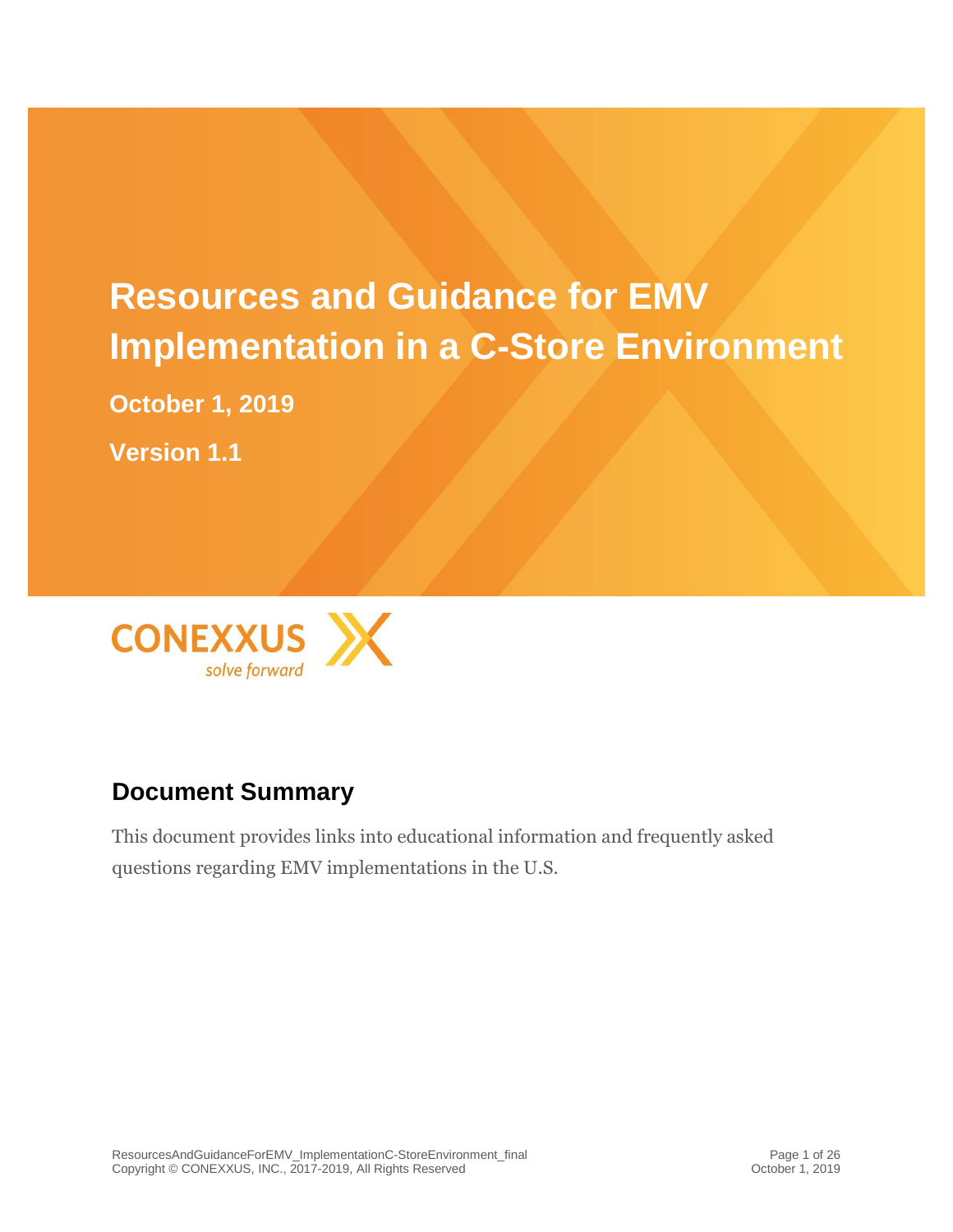# **Contributors**

Alan Thiemann, Conexxus Allie Russell, Conexxus Bradford Loewy, NCR Brian Russell, Verifone Clerley Silveira, Verifone Chuck Young, Impact 21 Don Emery, CHS Gabe Olives, Impact 21 Greg Jones, World Pay Jake Hoxha, Excentus Jeff Minard, Toshiba GCS Kara Gunderson, CITGO Kim Seufer, Conexxus Konstantin Dolgushin, Petrosoft Linda Toth, Conexxus Manju Aradhya, First Data Maren Jackson, NCR Matt Cogburn, Pilot Travel Centers Mike Lindberg, CHS Ron Hilmes, Chevron Sharon Scace, WEX Inc. Steve Reischman, Heartland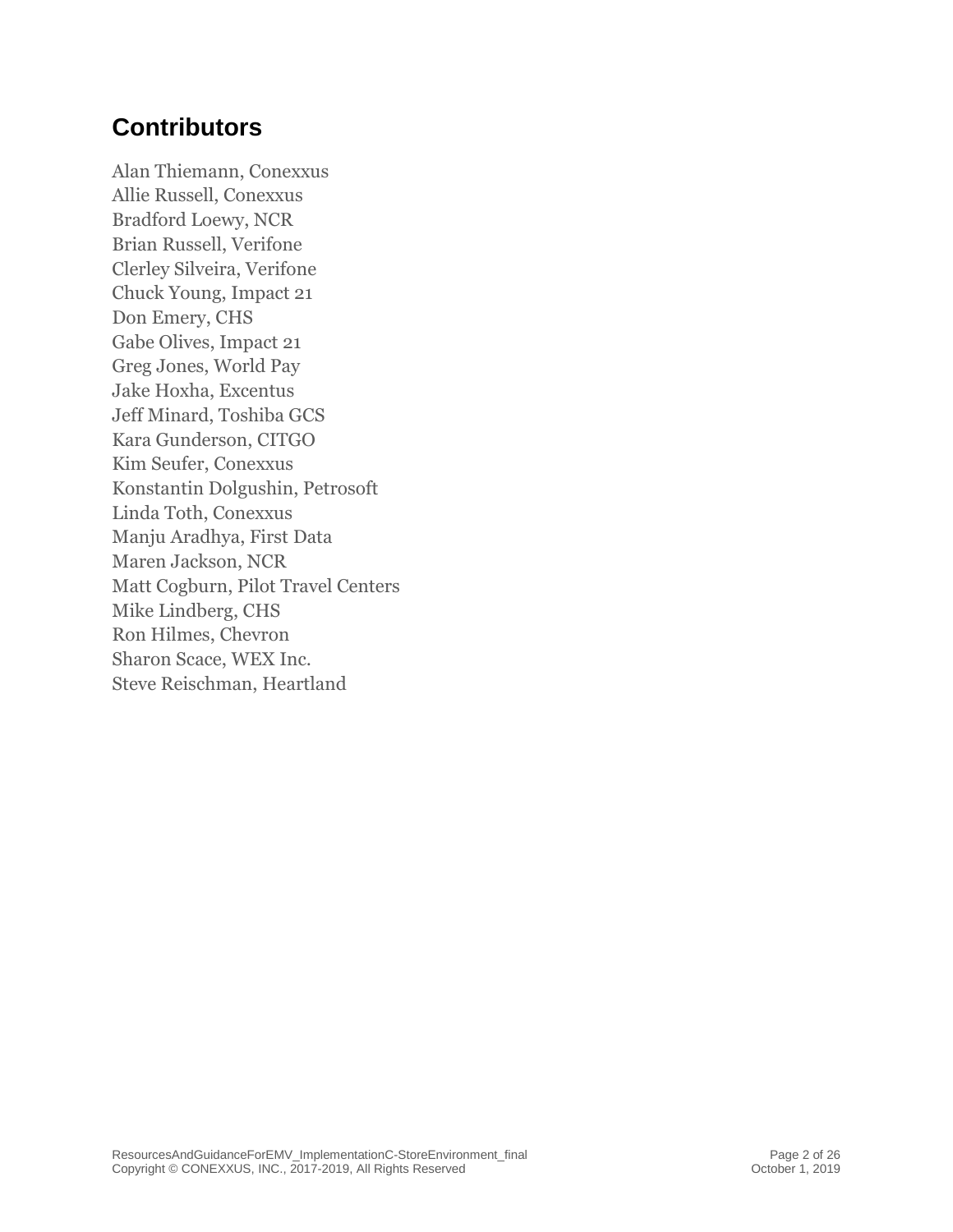# **Revision History**

| <b>Revision Date</b>   | <b>Revision</b><br><b>Number</b> | <b>Revision Editor(s)</b>                                            | <b>Revision Changes</b>                                                                                                                                                                                                                                                     |  |
|------------------------|----------------------------------|----------------------------------------------------------------------|-----------------------------------------------------------------------------------------------------------------------------------------------------------------------------------------------------------------------------------------------------------------------------|--|
| October 1, 2019        | 1.1                              | Kim Seufer, Conexxus                                                 | <b>Final Release Version</b><br>$\bar{a}$                                                                                                                                                                                                                                   |  |
| September 26,<br>2019  | 1.1                              | Kim Seufer, Conexxus                                                 | Updated based on comments<br>$\equiv$<br>from Public Comment Period                                                                                                                                                                                                         |  |
| August 15, 2019        | 1.1                              | Kim Seufer, Conexxus<br>Sharon A. Scace, WEX                         | Updated for V1.1<br>$\overline{\phantom{a}}$                                                                                                                                                                                                                                |  |
| December 21,<br>2017   | 1.0                              | Linda Toth, Conexxus                                                 | Final release version<br>$\equiv$                                                                                                                                                                                                                                           |  |
| November 7,<br>2017    | 0.15                             | Sharon A. Scace, WEX<br>Linda Toth, Conexxus                         | Updates from committee<br>$\bar{a}$<br>approval review: reword of<br>loyalty section, receipt<br>modification and copyright<br>changes for non-member<br>distribution.                                                                                                      |  |
| October 24, 2017       | 0.14                             | Linda Toth, Conexxus                                                 | Updates after committee<br>$\overline{\phantom{a}}$<br>review<br>Reordered resources within a<br>section in reverse<br>chronological order<br>Corrected formatting issues<br>with headers                                                                                   |  |
| October 24, 2017       | 0.13                             | Linda Toth, Conexxus<br>Alan Thiemann, Conexxus                      | Updates after legal review                                                                                                                                                                                                                                                  |  |
| October 10, 2017       | 0.12                             | Linda Toth, Conexxus<br>Sharon A. Scace, WEX<br>Kim Seufer, Conexxus | Updates from committee<br>$\equiv$<br>review<br>Additional formatting<br>$\overline{\phantom{a}}$<br>Updated kernel section<br>Updated contributors list<br>$\overline{\phantom{a}}$                                                                                        |  |
| October 6, 2017        | 0.11                             | Linda Toth, Conexxus<br>Sharon A. Scace, WEX                         | <b>Additional formatting</b><br>$\overline{\phantom{a}}$<br>Updated from committee<br>$\qquad \qquad -$<br>review<br>Updated fleet, manual entry,<br>$\overline{\phantom{a}}$<br>and loyalty sections<br>Added additional resources<br>$\overline{\phantom{a}}$             |  |
| <b>August 29, 2017</b> | 0.10                             | Linda Toth, Conexxus<br>Sharon A. Scace, WEX                         | Additional formatting,<br>$\overline{\phantom{a}}$<br>arranging and wordsmithing of<br>content as a result of<br>committee review<br>Accepted prior changes to have<br>a clean version to work with<br>and review<br>Additional resources for<br>petroleum-FAQ and Webinar. |  |
| August 23, 2017        | 0.9                              | Linda Toth, Conexxus                                                 | Formatting, arranging and<br>wordsmithing of content                                                                                                                                                                                                                        |  |
| May 31, 2017           | 0.8                              | Sharon A. Scace, WEX                                                 | Revisions post meeting                                                                                                                                                                                                                                                      |  |
| May 9, 2017            | 0.7                              | Sharon A. Scace, WEX                                                 | Revisions during meeting                                                                                                                                                                                                                                                    |  |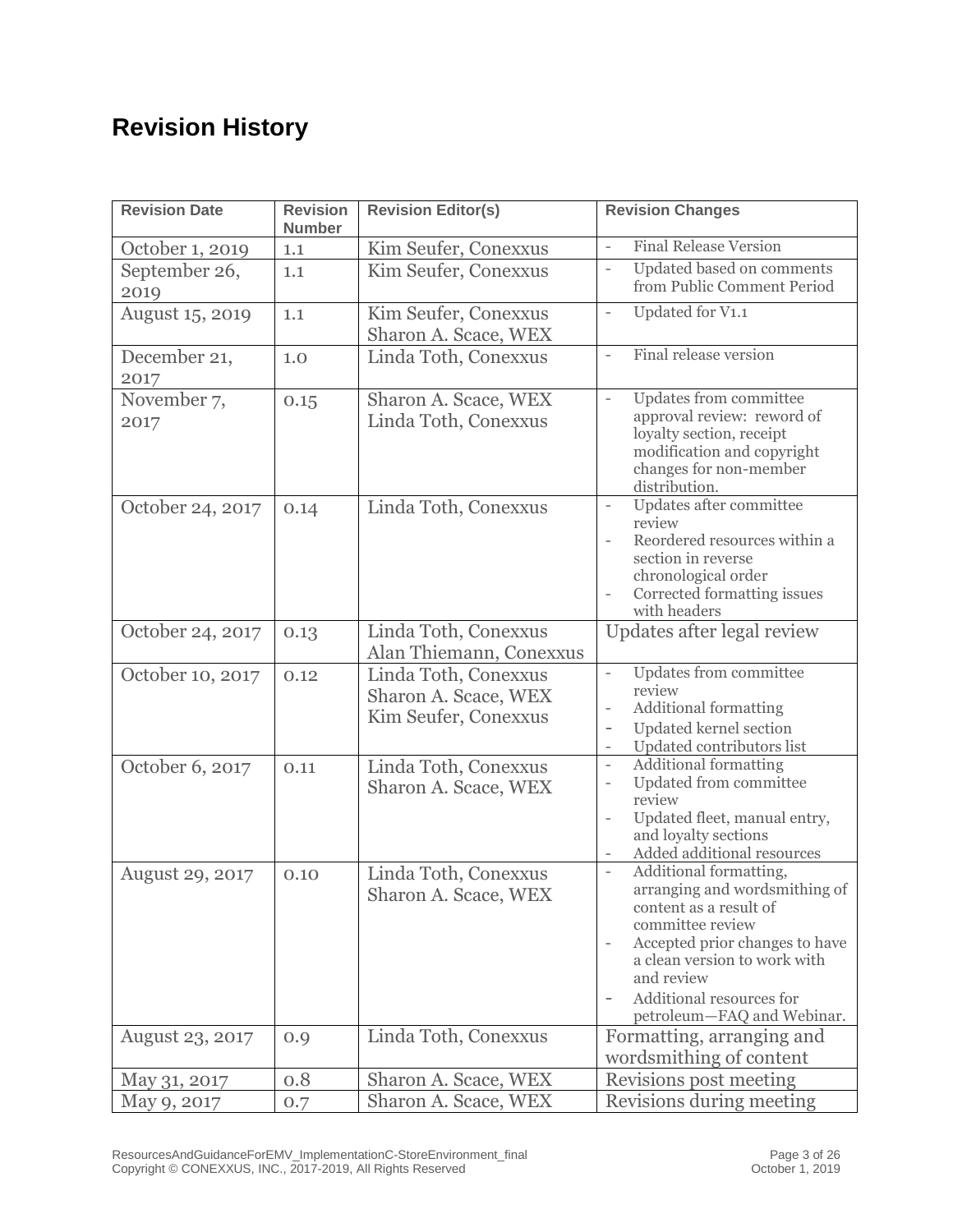| May 8, 2017             | 0.6 | Sharon A. Scace, WEX   | <b>Revisions</b>       |
|-------------------------|-----|------------------------|------------------------|
|                         |     | Inc.                   |                        |
| April 18, 2017          | 0.5 | Sharon A. Scace, WEX   | <b>Revisions</b>       |
|                         |     | Inc.                   |                        |
| February 14,            | 0.4 | Chuck Young, Impact 21 | <b>Revisions</b>       |
| 2017                    |     |                        |                        |
| <b>January 16, 2017</b> | 0.1 | Sharon A. Scace, WEX   | <b>Initial Version</b> |
|                         |     | Inc, Chair RFTC        |                        |

# **Copyright Statement**

Copyright © CONEXXUS, INC. 2017-2019, All Rights Reserved.

This document may be furnished to others, along with derivative works that comment on or otherwise explain it or assist in its implementation that cite or refer to the standard, specification, protocol or guideline, in whole or in part. All other uses must be pre-approved in writing by Conexxus. Moreover, this document may not be modified in any way, including removal of the copyright notice or references to Conexxus. Translations of this document into languages other than English shall continue to reflect the Conexxus copyright notice.

The limited permissions granted above are perpetual and will not be revoked by Conexxus, Inc. or its successors or assigns.

# **Disclaimers**

Conexxus makes no warranty, express or implied, about, nor does it assume any legal liability or responsibility for, the accuracy, completeness, or usefulness of any information, product, or process described in these materials. Although Conexxus uses reasonable best efforts to ensure this work product is free of any encumbrances resulting from third party intellectual property rights (IPR), it cannot guarantee that such IPR does not exist now or in the future. Conexxus further notifies all users of this standard that their individual method of implementation may result in infringement of the IPR of others. Accordingly, each user is encouraged to carefully review its implementation of this standard and obtain appropriate licenses where needed.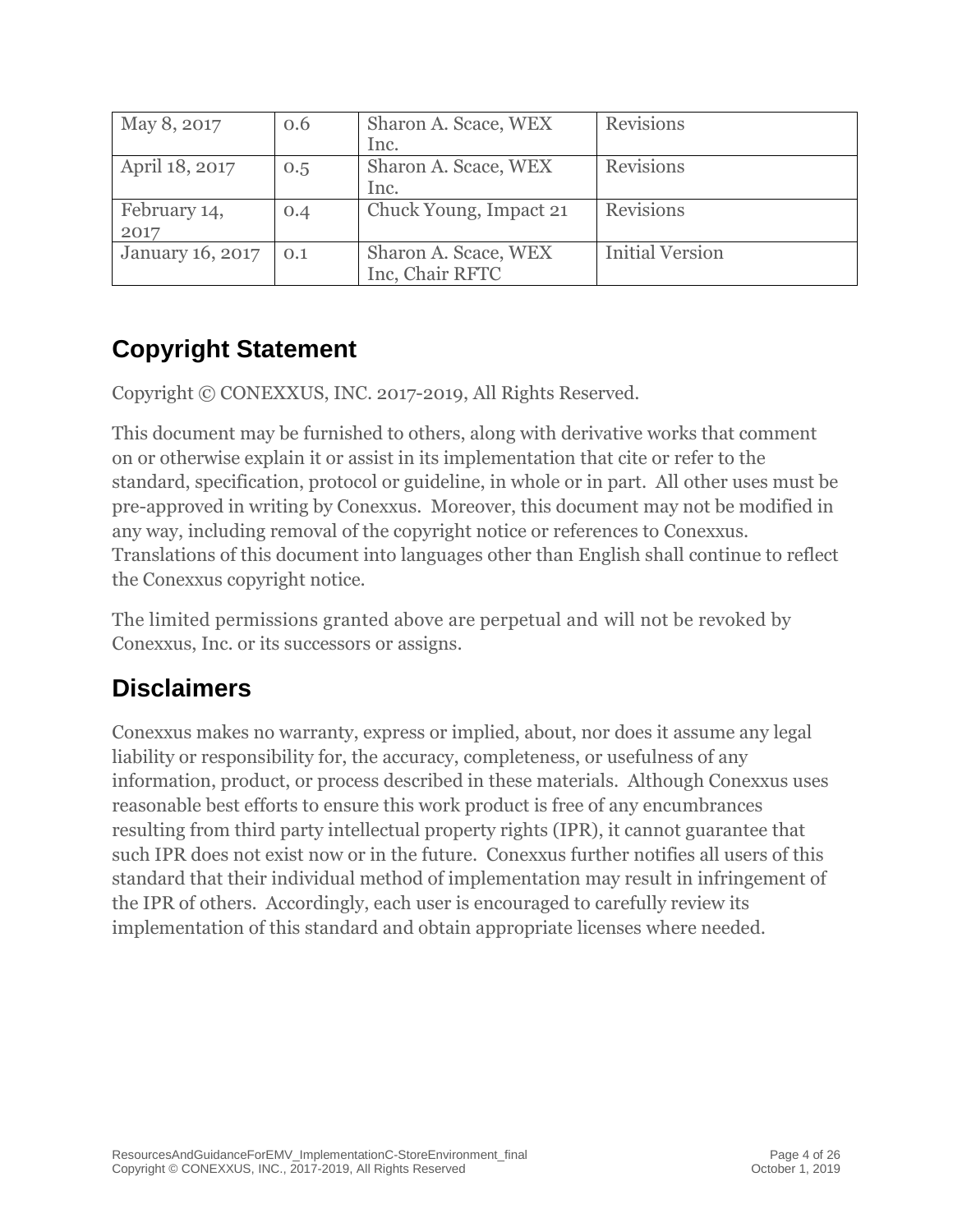# **Table of Contents**

| $\mathbf{1}$   |       |  |
|----------------|-------|--|
|                | 1.1   |  |
|                | 1.2   |  |
| $\overline{2}$ |       |  |
|                | 2.1   |  |
|                | 2.2   |  |
|                | 2.3   |  |
|                | 2.4   |  |
|                | 2.5   |  |
|                | 2.6   |  |
|                | 2.7   |  |
|                | 2.7.1 |  |
|                | 2.8   |  |
| 3              |       |  |
|                | 3.1   |  |
|                | 3.2   |  |
|                | 3.3   |  |
|                | 3.4   |  |
|                | 3.5   |  |
|                | 3.6   |  |
|                | 3.7   |  |
|                | 3.8   |  |
| $\overline{4}$ |       |  |
| 5              |       |  |
| 6              |       |  |
|                | 6.1   |  |
|                | 6.2   |  |
|                | 6.3   |  |
|                | 6.4   |  |
|                | 6.5   |  |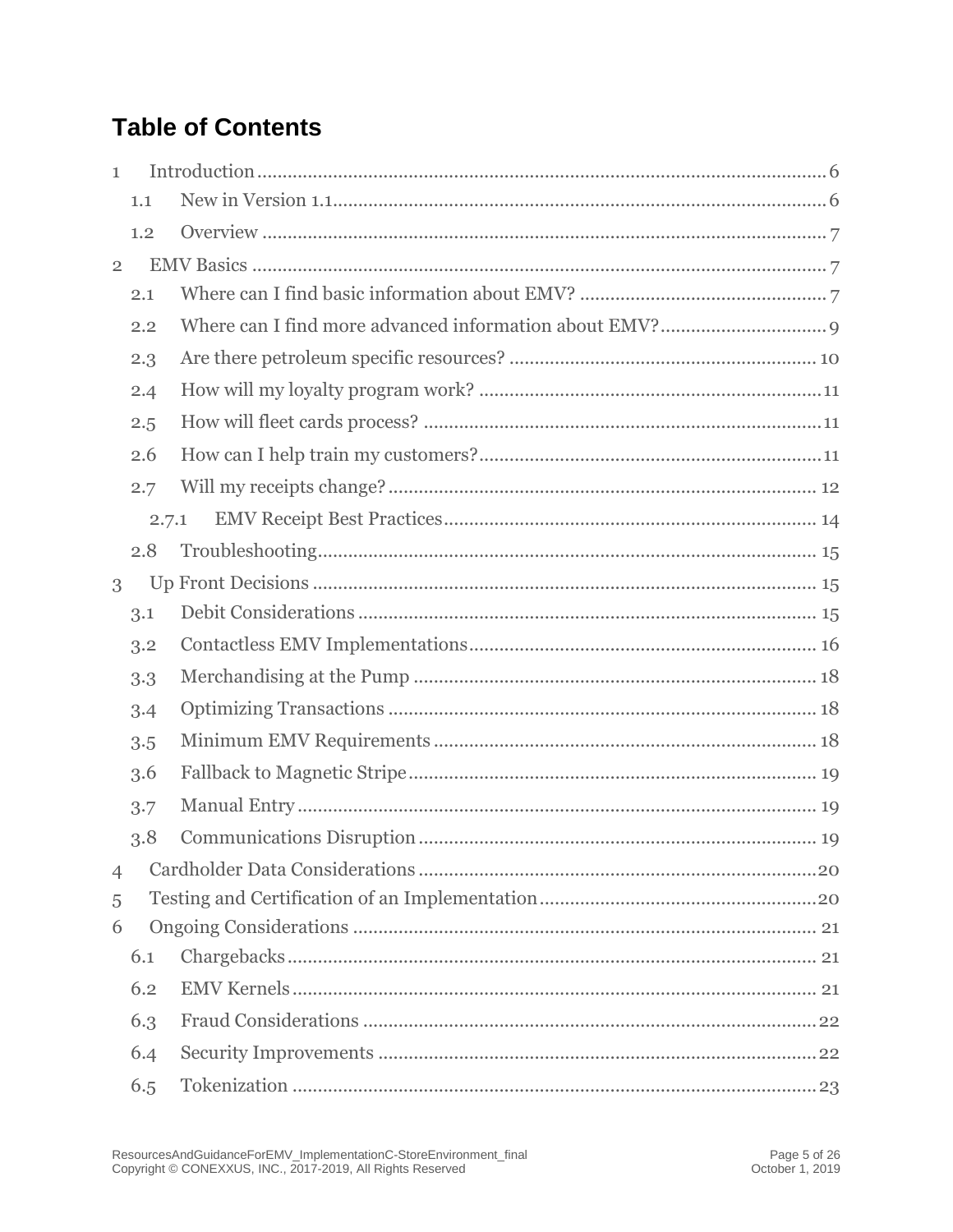# <span id="page-5-0"></span>**1 Introduction**

# <span id="page-5-1"></span>**1.1 New in Version 1.1**

This is the second version of this white paper. The new or updated entries include \*NEW\* at the start to help you find those quickly if you have been using Version 1.0:

- [EMV 101 for Gas Stations and Convenience Store Retailers;](https://www.conexxus.org/content/emv-101-gas-station-and-convenience-store-retailers)
- [Petroleum Frequently Asked Questions;](http://www.uspaymentsforum.org/petroleum-industry-emv-faq/)
- [Accepting EMV Chip Payments at the Fuel Pump;](https://www.conexxus.org/content/2017-september-conexxus-and-us-payments-forum-emv-webinar)
- [Moving Toward Outdoor EMV;](https://www.conexxus.org/webinars/moving-toward-outdoor-emv)
- [EMV Receipt Best Practices;](https://www.uspaymentsforum.org/emv-receipt-best-practices/)
- [Signature Best Practices;](https://www.uspaymentsforum.org/signature-best-practices/)
- [Merchant and Issuer Error Data Collection Forms;](https://www.uspaymentsforum.org/merchant-and-issuer-error-data-collection-forms/)
- [PIN Bypass in the U.S. Market;](https://www.uspaymentsforum.org/pin-bypass-in-the-u-s-market/)
- [U.S. Debit EMV Technical Proposal;](https://www.uspaymentsforum.org/u-s-debit-emv-technical-proposal/)
- [Consumer Experience at the Contactless Point-of-Sale;](https://www.uspaymentsforum.org/consumer-experience-at-the-contactless-point-of-sale/)
- [U.S. Payments Forum Contactless Resources: Implementation Considerations](file:///C:/Users/kaseufer/AppData/Local/Microsoft/Windows/INetCache/Content.Outlook/GR0IJ6ZB/•%09https:/www.uspaymentsforum.org/u-s-payments-forum-contactless-resources-implementation-considerations-and-clarifications/)  [and Clarifications;](file:///C:/Users/kaseufer/AppData/Local/Microsoft/Windows/INetCache/Content.Outlook/GR0IJ6ZB/•%09https:/www.uspaymentsforum.org/u-s-payments-forum-contactless-resources-implementation-considerations-and-clarifications/)
- [Mobile and Contactless Payments Requirements and Interactions;](https://www.uspaymentsforum.org/mobile-and-contactless-payments-requirements-and-interactions/)
- [Mobile and Digital Wallets: U.S. Landscape and Strategic Considerations for](https://www.uspaymentsforum.org/mobile-and-digital-wallets-u-s-landscape-and-strategic-considerations-for-merchants-and-financial-institutions/)  [Merchants and Financial Institutions;](https://www.uspaymentsforum.org/mobile-and-digital-wallets-u-s-landscape-and-strategic-considerations-for-merchants-and-financial-institutions/)
- [U.S. Payments Forum Contactless Resources: Implementation Considerations](file:///C:/Users/kaseufer/AppData/Local/Microsoft/Windows/INetCache/Content.Outlook/GR0IJ6ZB/•%09https:/www.uspaymentsforum.org/u-s-payments-forum-contactless-resources-implementation-considerations-and-clarifications/)  [and Clarifications;](file:///C:/Users/kaseufer/AppData/Local/Microsoft/Windows/INetCache/Content.Outlook/GR0IJ6ZB/•%09https:/www.uspaymentsforum.org/u-s-payments-forum-contactless-resources-implementation-considerations-and-clarifications/)
- EMV Level 3 Contactless Certification Recommended Solutions to Reduce [Deployment Time;](https://www.uspaymentsforum.org/emv-level-3-contactless-certification-recommended-solutions-to-reduce-deployment-time/)
- [Understanding Fraud Liability for EMV Contact and Contactless Transactions in](https://www.uspaymentsforum.org/understanding-the-u-s-emv-fraud-liability-shifts/)  [the U.S.;](https://www.uspaymentsforum.org/understanding-the-u-s-emv-fraud-liability-shifts/)
- [True Costs of Fraud;](https://www.uspaymentsforum.org/true-costs-of-fraud/)
- [EMV 3-D Secure Data Elements Webinar;](https://www.uspaymentsforum.org/emv-3-d-secure-data-elements-webinar/)
- [EMV Payment Tokenization Primer and Lessons Learned;](https://www.uspaymentsforum.org/emv-payment-tokenization-primer-and-lessons-learned/)
- [EMV Troubleshooting Guide for ATM Owners and Operators;](https://www.uspaymentsforum.org/emv-troubleshooting-guide-for-atm-owners-and-operators/)
- Canadian Card Technical Acceptance:
- [Dover Fueling Solutions Resources for EMV Implementation;](https://pages.services/emv.doverfuelingsolutions.com/emvmicrosite)
- [NCR Resources for EMV Implementation;](https://www.ncr.com/retail/convenience-fuel-retail/outdoor-payment-terminals/stop-fraud) and
- [Verifone Resources for EMV Implementation.](https://www.verifone.com/en/us/emv)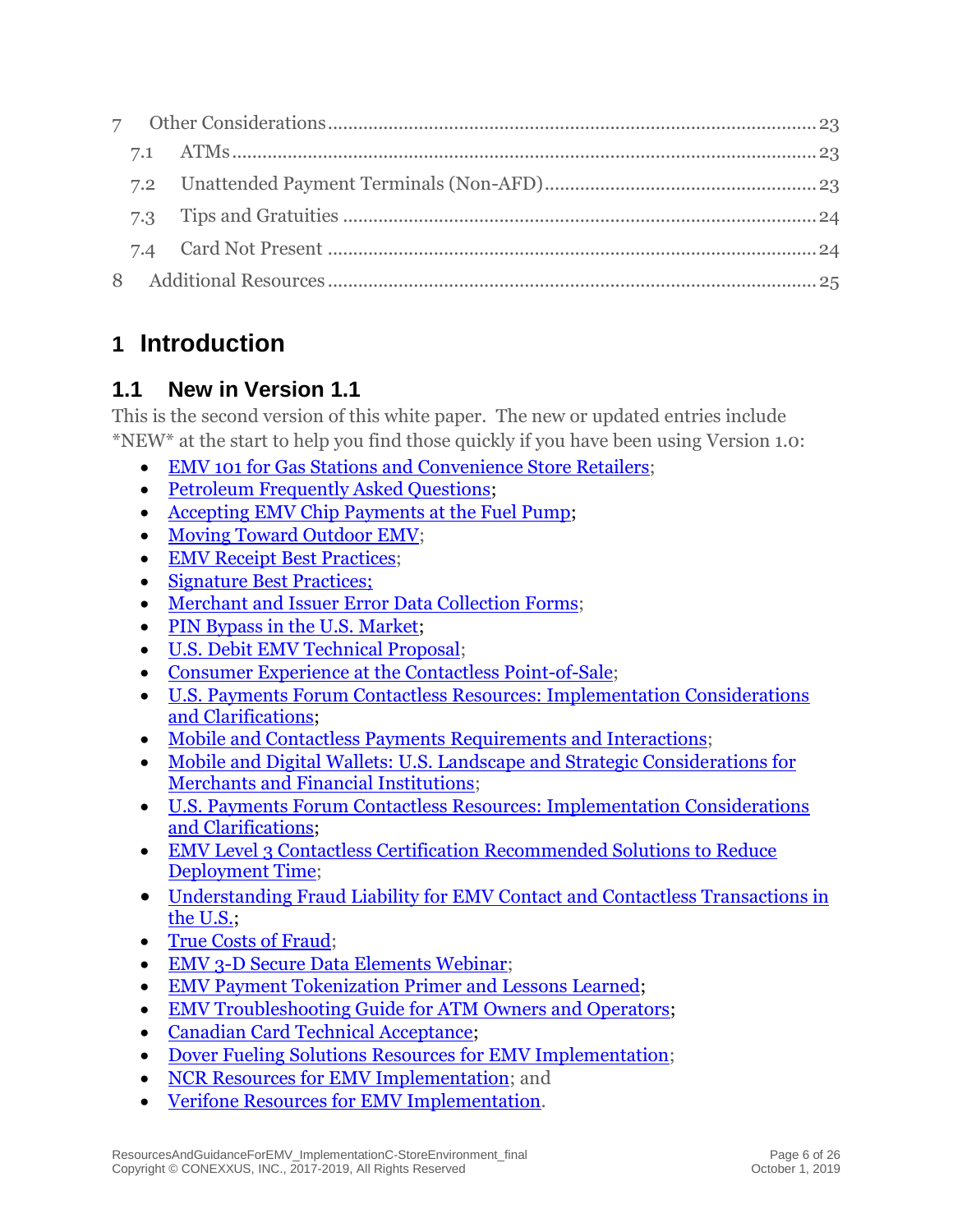# <span id="page-6-0"></span>**1.2 Overview**

This white paper is intended to assist members of the petroleum and convenience industry to find information related to EMV. Three primary sources are the following organizations:

- Conexxus
- Secure Technology Alliance (formerly known as the Smart Card Alliance)
- US Payments Forum (formerly known as the EMV Migration Forum)

While many EMV resources exist, the resource links included in this document were found to be the most helpful and relevant to merchants in the petroleum and convenience industry. This document is organized as follows:

- EMV Basics: This is the section providing basic information and answers to commonly asked questions regarding EMV.
- Up Front Decisions: There are many decisions that must be made in advance of EMV implementation. This section covers some of these common areas (e.g., debit routing, contactless, optimizing transactions, fallback, manual entry).
- Cardholder Data Considerations: This is the section that clarifies the role EMV plays in protecting cardholder data.
- Testing and Certification: This is the section providing basic information regarding testing and certification of an EMV implementation.
- Ongoing Care and Maintenance: There are some processes that require ongoing management. This section covers some of those areas (e.g., chargebacks, kernel maintenance).
- Other considerations for topics that may be applicable to your particular business including:
	- o ATMs;
	- o Unattended payment terminals;
	- o Tips and gratuities if you also have a restaurant or provide other services where tipping is allowed; and
	- o Processing card not present transactions (i.e., you accept phone or online transactions).
- Additional resources available.

# <span id="page-6-1"></span>**2 EMV Basics**

### <span id="page-6-2"></span>**2.1 Where can I find basic information about EMV?**

The following resources are a good place to start for general EMV information:

### [EMV Frequently Asked Questions \(FAQs\)](http://www.emv-connection.com/emv-faq/)

Secure Technology Alliance developed these FAQs to provide answers to commonly asked questions regarding EMV.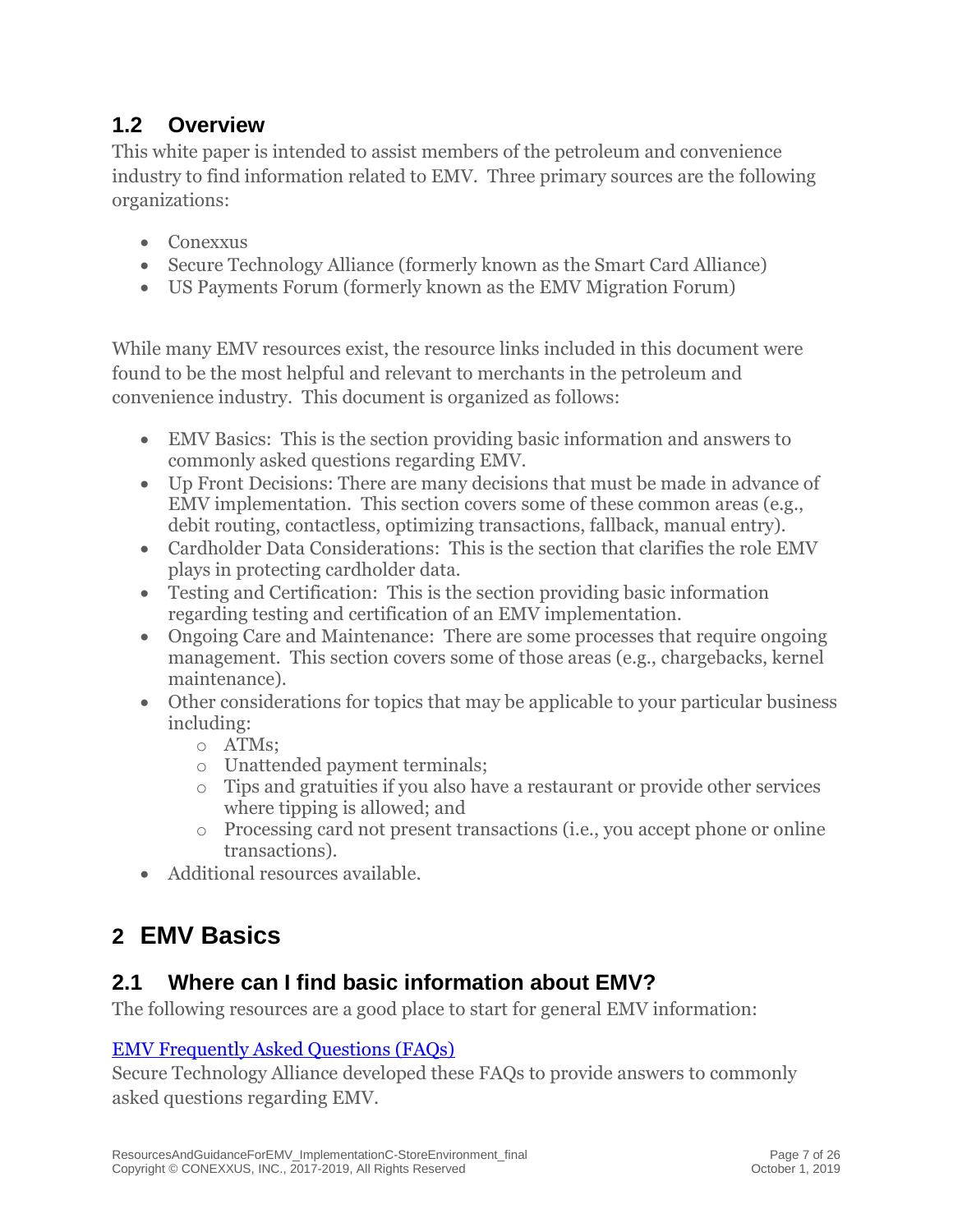#### [Petroleum Industry: EMV FAQs](http://www.uspaymentsforum.org/petroleum-industry-emv-faq)

A more specific petroleum industry FAQ is also available from the U.S. Payments Forum.

#### [Glossary of Standardized Terminology](http://www.emv-connection.com/standardization-of-terminology/)

This EMV Migration Forum glossary, published in 2014, defines acronyms and vocabulary commonly used to describe EMV chip cards and how they are processed.

#### [Contact Chip Card Online Authentication](http://www.emv-connection.com/contact-chip-card-online-authentication/)

This EMV Migration Forum animated presentation is a non-technical overview of how an EMV transaction is secured using "cryptograms."

#### [Road to EMV on the Forecourt Webinar](https://www.conexxus.org/content/2015-may-road-emv-forecourt) Slide Deck

This 2015 power point presentation from a Conexxus webinar provides an overview of EMV for outdoor terminals.

#### [The 411 of EMV Webinar](https://www.conexxus.org/content/2014-june-411-emv) Slide Deck

This 2014 power point presentation from a Conexxus webinar provides an overview of the basics of EMV, what the liability shift means, and how to prepare.

#### [Merchant Considerations for U.S. Chip Migration](http://www.emv-connection.com/merchant-considerations-for-u-s-chip-migration/)

This 2014 recording of an EMV Migration Forum webinar, held in partnership with the National Retail Federation, provides guidance to educate merchants on the global use of chip cards, the status of the U.S. migration, considerations for making the decision to accept chip payments, and tools to begin project planning for chip card acceptance implementation. While it is not specific to the petroleum industry, it does provide a good overview on chip cards.

#### [EMV Workshop for VARs, ISVs and ISOs](http://www.emv-connection.com/emv-workshop-for-vars-isvs-and-isos/) "Why EMV Now in the US"

This 2014 one-day event included 6 workshops. This link specifically refers to the "Why EMV Now in the US" workshop. The recording and PowerPoint provide an overview of the drivers for the U.S. migration to EMV.

#### [A Guide to EMV Chip Technology](https://www.emvco.com/wp-content/uploads/documents/A_Guide_to_EMV_Chip_Technology_v2.0_20141120122132753.pdf)

This 2014 EMVCo white paper provides good introductory information with helpful graphics. While it is not specific to the petroleum industry, it does describe what EMV is, how EMV is processed, and why payments are transitioning to EMV.

#### [Card Payments Roadmap in the U.S.: How Will EMV Impact the Future Payments](http://www.emv-connection.com/?page_id=106)  [Infrastructure?](http://www.emv-connection.com/?page_id=106)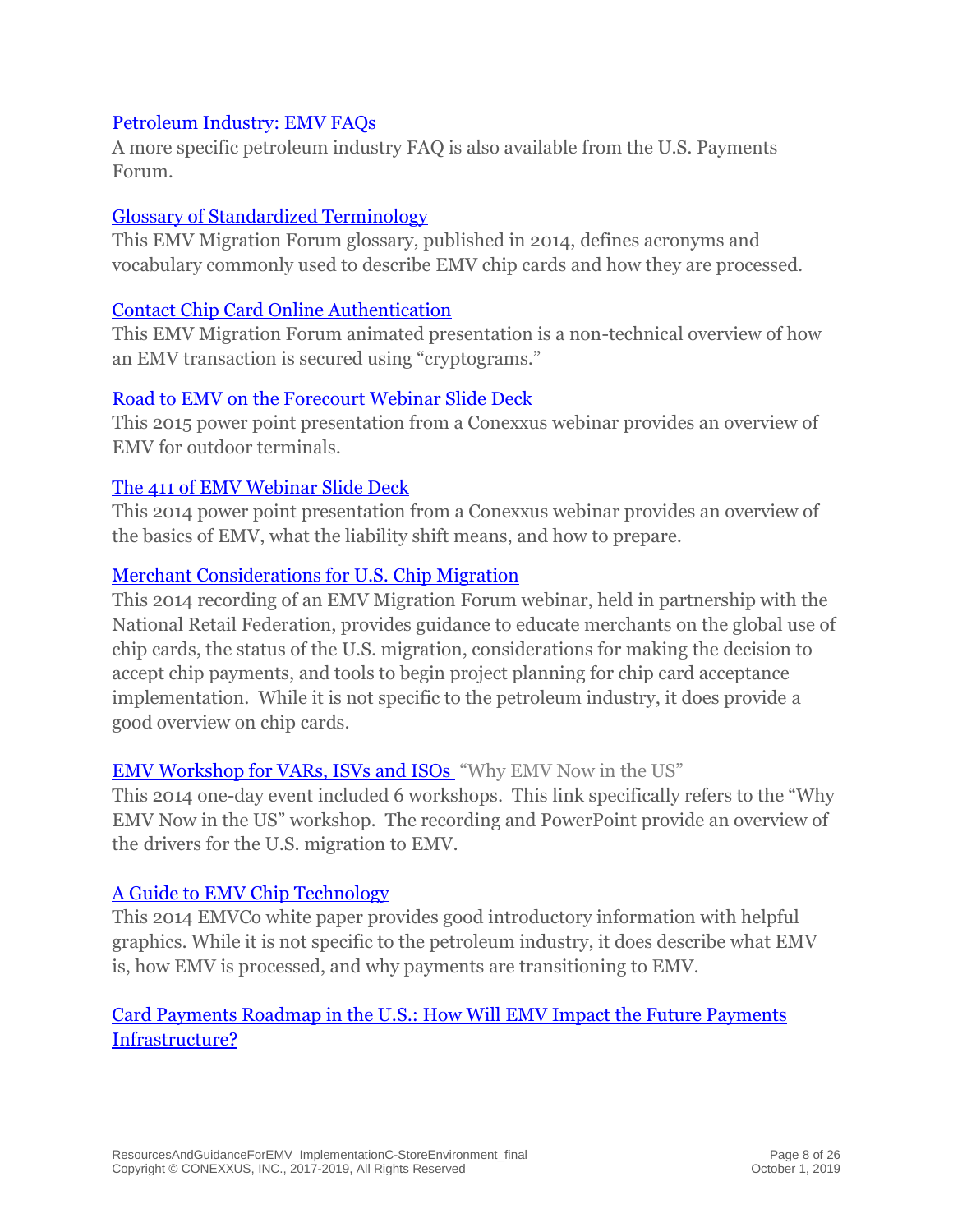This 2013 Smart Card Alliance white paper discusses why merchants should adopt EMV. It provides a basic understanding of how EMV works, including both graphics and written explanations of the process.

### [The EMV Ecosystem: An Interactive Experience for the Payments Community](http://www.emv-connection.com/the-emv-ecosystem-an-interactive-experience-for-the-payments-community/)

This 2013 interactive PowerPoint presentation from Smart Card Alliance provides an overview of the full EMV ecosystem, with participants who play roles in EMV issuance, acceptance and transaction processes.

### <span id="page-8-0"></span>**2.2 Where can I find more advanced information about EMV?**

For a deeper dive into EMV, these resources are available:

### [Accepting EMV Chip Payments at the Fuel Pump](https://www.conexxus.org/content/2017-september-conexxus-and-us-payments-forum-emv-webinar)

This September 2017 webinar was a joint presentation by Conexxus and the US Payments Forum to help explain the complexities of the migration to chip technology at the pump in advance of the payment networks' October 2020 fraud liability shift.

### [The 411 of EMV after October 1, 2015](https://www.conexxus.org/webinars/411-emv-after-october-2015)

This 2016 recording of a Conexxus webinar addresses an overview of EMV, the myths about EMV, and breaks it all down for what it means for a petroleum/convenience merchant.

### [Cardholder Verification Methods](http://www.emv-connection.com/cardholder-verification-methods-concepts-implementations-and-impacts/) (CVM)

This 2015 video recording by EMV Migration Forum reviews EMV Cardholder Verification Method (e.g., PIN, signature, no CVM) concepts, implementation and impact on issuers, ATM owners, merchants, and cardholders.

### [EMV 101 Webinar](http://www.emv-connection.com/emv-101-fundamentals-of-emv-chip-payments/)

This 2014 recording of an EMV Migration Forum webinar provides a primer on EMV chip payments. It is a comprehensive overview of EMV chip payments, including the EMV transaction flow and options for card authentication, cardholder verification, and transaction authorization. Note that this webinar predates Faster EMV processing.

### [EMV Workshop for VARs, ISVs and ISOs](http://www.emv-connection.com/emv-workshop-for-vars-isvs-and-isos/) "EMV 101"

This 2014 one-day event included 6 workshops. This link specifically refers to the "EMV 101" workshop. The recording and PowerPoint provide an introduction to EMV for both technical and non-technical audiences on development considerations, implementation best practices, and testing.

### [EMV Workshop for VARs, ISVs and ISOs](http://www.emv-connection.com/emv-workshop-for-vars-isvs-and-isos/) "Implementation Best Practice and Considerations"

This 2014 one-day event included 6 workshops. This link specifically refers to the "Implementation Best Practice and Considerations" workshop. The recording and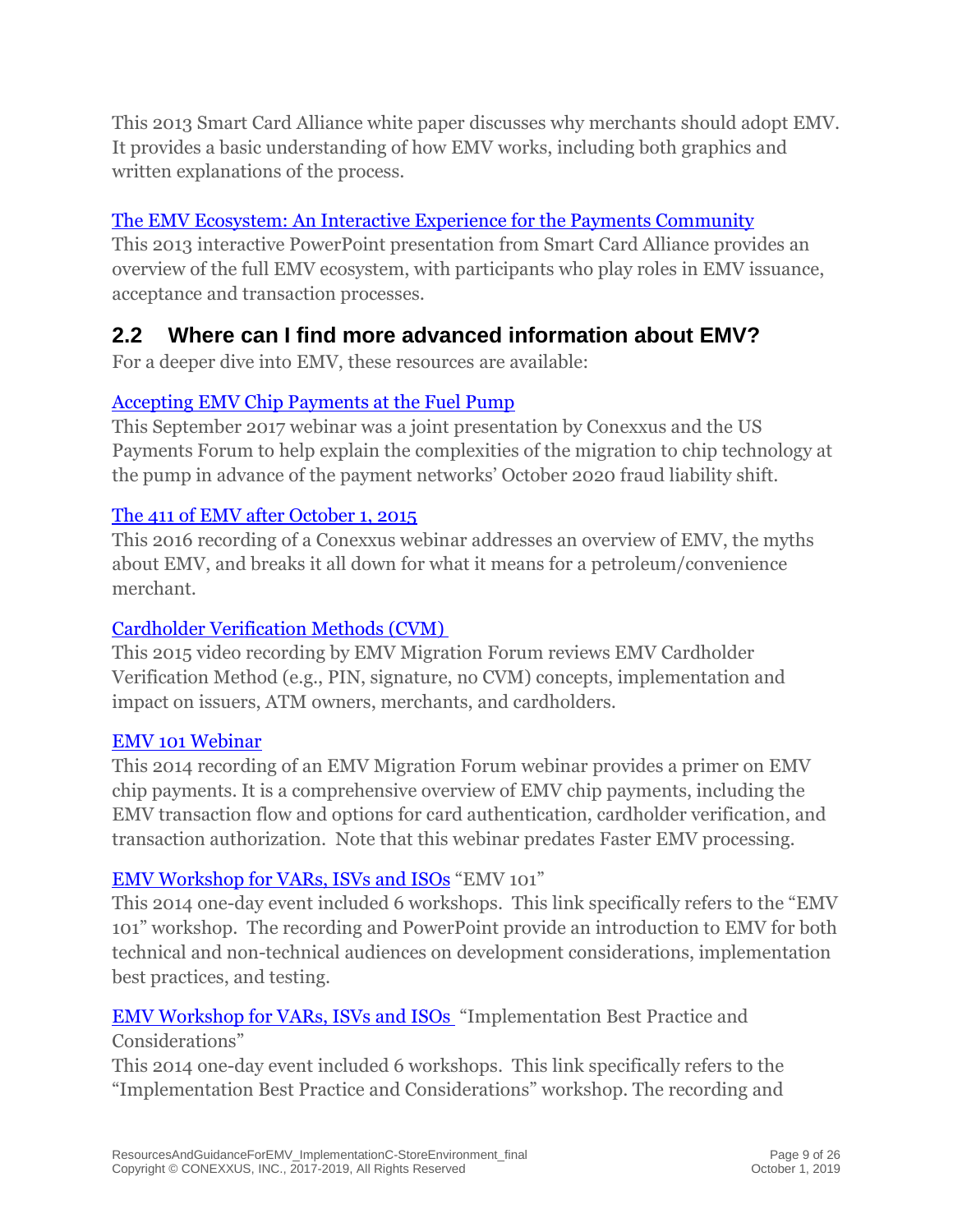PowerPoint is not specific to the petroleum industry but it provides a high-level project overview.

### [Video Workshop: How EMV Changes Payment](http://www.emv-connection.com/video-workshop-how-emv-changes-payment/)

This series of videos, recorded in 2013, provides in-depth information about various aspects of EMV. Because these are older videos, some information may be outdated (e.g., liability shift dates, faster EMV processing). These videos in particular were found to have useful information on the following specific topics:

- [Fundamentals of EMV Payments](http://www.emv-connection.com/video-workshop-how-emv-changes-payment/) This video provides an in-depth overview of the EMV payment process. It includes details of risk management, online/offline authentications and CVM, with a detailed walk through of an EMV transaction flow. This video is very technical and is useful for someone who wants to understand what is happening "under the covers."
- [Changes at the Point of Sale](http://www.emv-connection.com/video-workshop-how-emv-changes-payment/) This video discusses EMV implementation options and considerations for card and mobile payments acceptance, including hardware, software, and transaction messaging support. Note that the liability shift dates presented are incorrect.
- [EMV Testing and Certification](http://www.emv-connection.com/video-workshop-how-emv-changes-payment/) This video provides an overview of the end-to-end testing and certification process required for EMV acceptance and outlines how it differs from the current magnetic stripe process. Note that this session does not cover UAT (merchant testing), which is an area that can be a stumbling block.

### [EMV Best Practices Web Resource](http://www.emv-connection.com/best-practices/)

The EMV Migration Forum developed this searchable web resource to provide easy-tofind answers on commonly asked questions about best practices for implementing EMV chip technology. Note that many of the results from this search tool will point to resources listed in this guide.

### <span id="page-9-0"></span>**2.3 Are there petroleum specific resources?**

There are four resources to get you started:

- \*NEW<sup>\*</sup> An [EMV 101 for Gas Stations and Convenience Store Retailers](https://www.conexxus.org/content/emv-101-gas-station-and-convenience-store-retailers) page on the Conexxus website.
- **\*NEW\*** A [Petroleum Frequently Asked Questions](http://www.uspaymentsforum.org/petroleum-industry-emv-faq/) document can be found on the U. S. Payments Forum website.
- \*NEW<sup>\*</sup> A September 2017 webinar, **Accepting EMV Chip Payments at the Fuel** [Pump,](https://www.conexxus.org/content/2017-september-conexxus-and-us-payments-forum-emv-webinar) that was jointly produced by Conexxus and U. S. Payments Forum to address the complexities of the migration to chip technology at the pump in advance of the payments networks' October 2020 fraud liability shift.
- \***NEW**\* [Moving Toward Outdoor EMV](https://www.conexxus.org/webinars/moving-toward-outdoor-emv) Published in August 2018, this webinar reviews what the liability shift is and how it affects you, what equipment you will need to invest in, what hardware, software and other upgrades are required, as well as installation and other considerations you will need to take into account.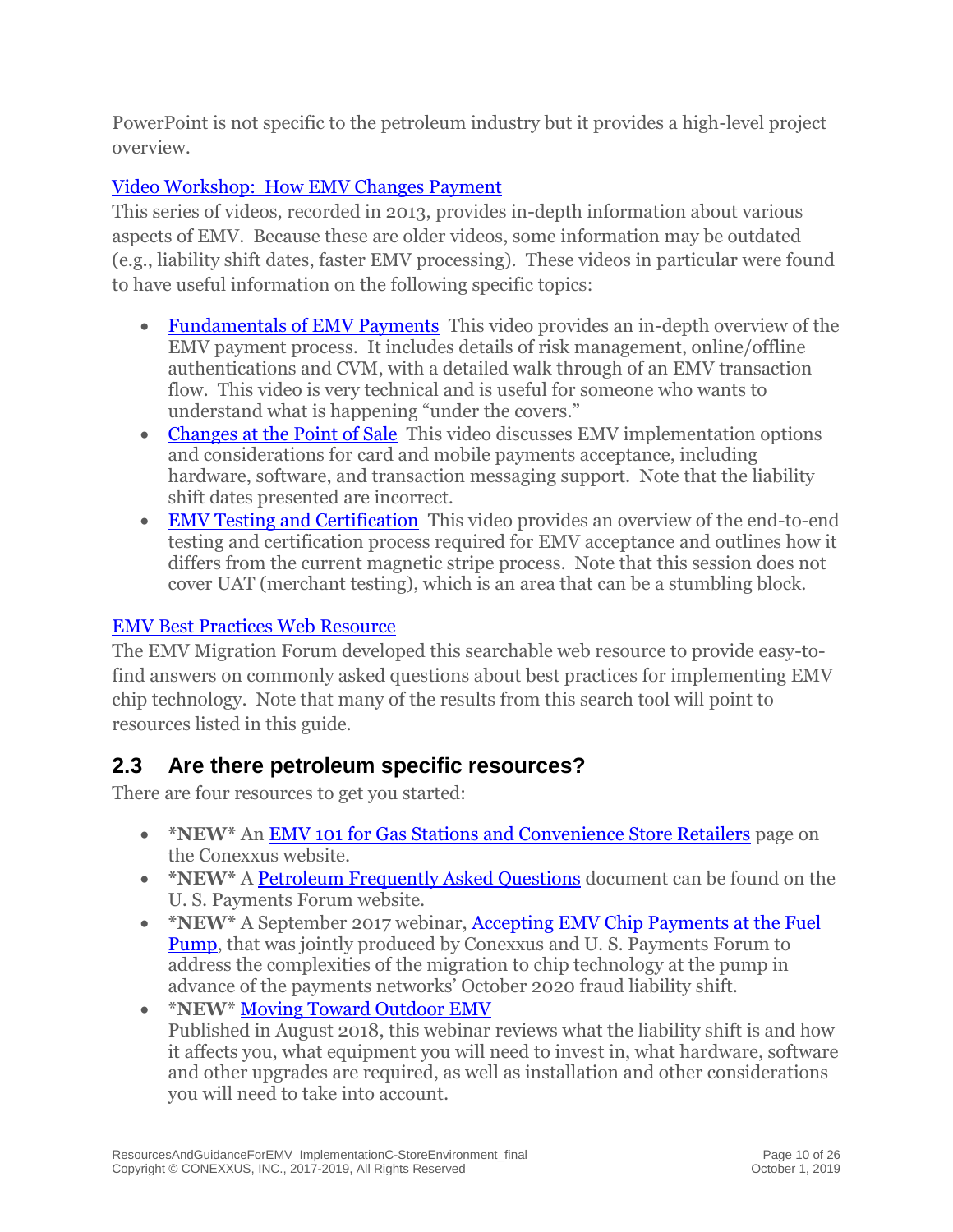# <span id="page-10-0"></span>**2.4 How will my loyalty program work?**

Where loyalty credentials can be presented in an EMV transaction will depend on the EMV solution that is implemented:

- Full (standard) EMV; or
- Faster EMV (e.g., Ouick Chip, M/Chip Fast).

In a full EMV solution, the payment card is in the reader during the entire authorization process. Depending on the implementation, loyalty may need to be processed before payment authorization.

In a faster EMV solution, loyalty can be presented before or after payment is presented.

# <span id="page-10-1"></span>**2.5 How will fleet cards process?**

There is ongoing work between Conexxus, the U.S. Payments Forum, and IFSF to address fleet cards. Documentation for this effort can be found in the member only section of the Conexxus website.

Fleet card companies use proprietary specifications for prompting and purchase restrictions with mag-stripe cards, utilizing track data which may be considered sensitive. Merchants have requested that EMV fleet cards take advantage of EMV capabilities to standardize prompting and purchase restrictions without having to use track data equivalent tags. The new specification, under development at Conexxus, has a tag specified to hold prompting information and a tag to hold purchase restriction information. These tags provide flexibility to the fleet card issuer for specifying prompts and data restrictions, while standardizing how the tags are interpreted across all cards using the tags. In addition, using these new tags instead of track equivalent data tags removes the concern that POS systems may not have access to needed data under generic point-to-point encryption environments.

# <span id="page-10-2"></span>**2.6 How can I help train my customers?**

### [GoChipCard.com](http://gochipcard.com/)

This website was developed by the EMV Migration Forum and the Payments Security Task Force for consumers, merchants, and issuers. Merchants and issuers are encouraged to use the website content when developing communications with customers, cardholders, and employees. The site provides easy-to-use and downloadable resources, including training FAQ, a merchant infographic, and recommendations on communications best practices.

### [Communications Best Practices Guide](http://www.uspaymentsforum.org/recommended-communications-best-practices/)

This guide covers communications points for the issuer and merchant to use with the customer.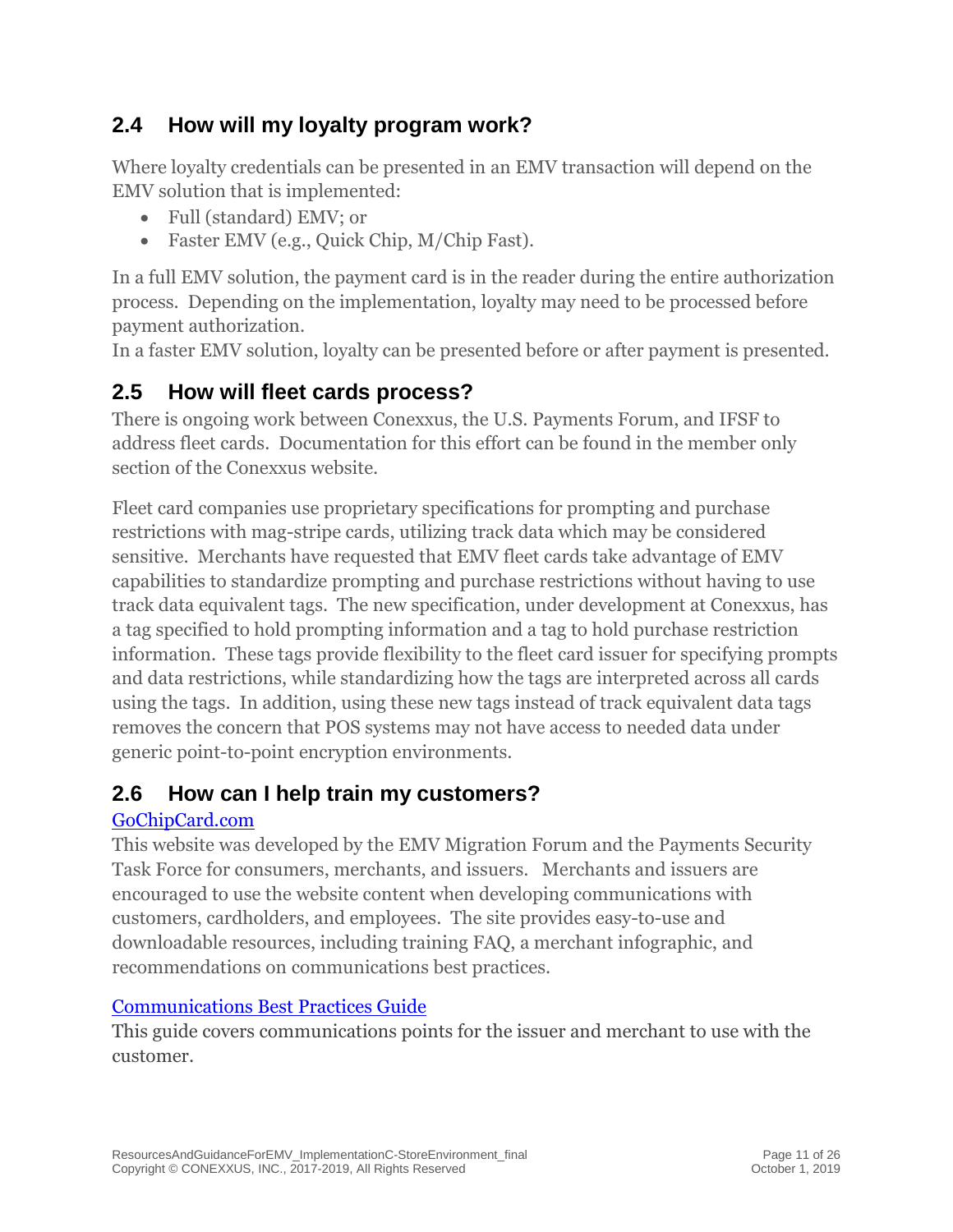# <span id="page-11-0"></span>**2.7 Will my receipts change?**

Your acquirer will provide specific receipt requirements. This section explains some of the lines that may be added to the receipt. Values involved in an EMV transaction are transported and identified by a "tag," which is simply an identification for each piece of data. Below are some of the common values (and their associated tags) that may be required on the receipt. Not all the values are required by every acquiring processor; in fact, the least common denominator is often just the Application Identifier (AID). Note that Hexadecimal digits are 0-9, A, B, C, D, E, and F.

- *AID*: Application Identifier is specified in EMV tag 9F06. The AID identifies the EMV application used to process the EMV transaction. The AID must be present on both the card and the terminal in order for the application to be used to process the EMV transaction. Some cards have multiple AIDs on the card (e.g., Brand Global AID and U.S. Common AID<sup>1</sup> (CAID) both are on U.S. Debit cards). At a high level, the AID controls how the transaction is processed. For example, a "brand global" AID may not prompt for a PIN, while a "U.S. Common" AID will usually prompt for a PIN. The value can be alphanumeric characters
- *Application Name:* This information is specified in EMV tag 9F12. In addition to the AID, many acquirers specify the receipt contain the application name as well. The value comes from the chip on the card and is determined by the issuer.
- *ARC*: Application Response Code is specified in EMV tag 8A. Generally, an approved transaction will have a "00" value shown. ARC values shown in a declined receipt can be used to determine why a transaction may have been declined.
- *TVR*: Terminal Verification Results is specified in EMV tag 95. This value will be shown as 10 hexadecimal digits (e.g., 8000088000). The value is a bitmap described in the EMVCo Specification, which represents the results of the EMV portion of the transaction<sup>2</sup>. Generally, unless a transaction is declined, the value is simply informative in nature. For instance, the TVR value 8000088000 indicates that:
	- o offline data authentication was not performed
	- o a PIN was prompted for but not entered.
	- o the transaction exceeded the floor limit.
- *ARQC or ARPC or AC:* Application Request Cryptogram or Application Response Cryptogram or Application Cryptogram is specified in EMV tag 9F26. This value contains a cryptographic "signature" that allows the EMV card and the EMV card issuer to validate that the card is a genuine (not fraudulent) EMV card. The value is 16 hexadecimal digits. Its value cannot be verified by the merchant or a consumer. Only the chip on the card or the issuer of the card can validate its value. Even though it is a cryptogram, and looks "secret," the data is not considered sensitive in any PCI relevant manner.

<sup>1</sup> Each brand has a Common AID (CAID)

<sup>2</sup> Interpretation of this value requires an understanding of hexadecimal numbers, bitmaps, and access to the EMVCo EMV Specification. There are online TVR decoders, for example: [https://tvr](https://tvr-decoder.appspot.com/t/decode/95/EMV/8000088000)[decoder.appspot.com/t/decode/95/EMV/8000088000.](https://tvr-decoder.appspot.com/t/decode/95/EMV/8000088000)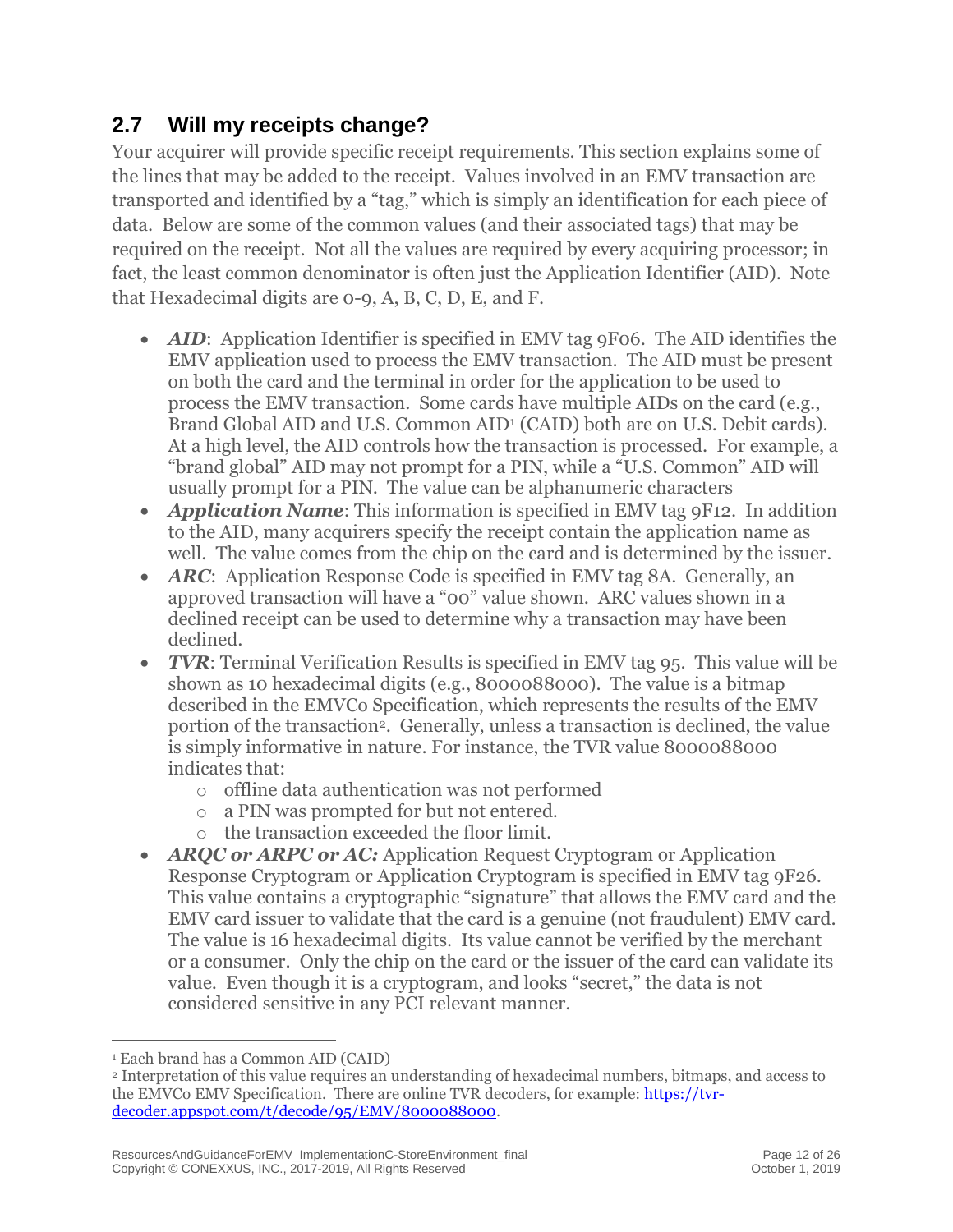• *TSI*: Transaction Status Information is specified in EMV tag 9B. This status is a hexadecimal string representing a bit map describing the transaction status as reported by the terminal. Interpretation of this value requires an understanding of hexadecimal numbers, bitmaps, and access to the EMVCo EMV specs. Generally, unless a transaction is declined, the value is simply informative in nature.

Many acquiring processors require that additional values be included on the receipt when a transaction is declined. This data can be useful for troubleshooting reasons for transaction failures.

Following are example of printed receipts. Note that receipts may not include all of the EMV elements. Check with your vendors and/or processors regarding their specific requirements.

| <customer copy=""></customer>                                                                                                                                                                                      |                                |                              |  |  |  |
|--------------------------------------------------------------------------------------------------------------------------------------------------------------------------------------------------------------------|--------------------------------|------------------------------|--|--|--|
| Description                                                                                                                                                                                                        | Qty<br>$\cdots$                | Amount                       |  |  |  |
| TEST A DEPT<br>T.                                                                                                                                                                                                  | 1                              | 5.00                         |  |  |  |
| <b>TOTAL</b>                                                                                                                                                                                                       | Subtotal<br>Tax<br>DEBIT<br>\$ | 5.00<br>1.25<br>6.25<br>6.25 |  |  |  |
| SALE Receipt<br>US DEBIT USD\$6.25<br>Acct/Card #: ************0135<br>Entry Method: Chip Read<br>Auth #: 202059<br>Resp Code: 000<br>Stan: 00041702<br>Invoice #: 3405<br>Shift #: 1<br>Store # ***************** |                                |                              |  |  |  |
| Verified By PIN<br>No Signature Required                                                                                                                                                                           |                                |                              |  |  |  |
| MODE: Issuer<br>AID: A0000000980840<br>APP LABEL: US DEBIT<br>TVR: 8080048000<br>IAD: 06010A03218000<br>TSI: 6800<br>ARC: 00<br>ARQC: EA3CB1552198FB61                                                             |                                |                              |  |  |  |

#### **Figure 1: Inside Receipt Example**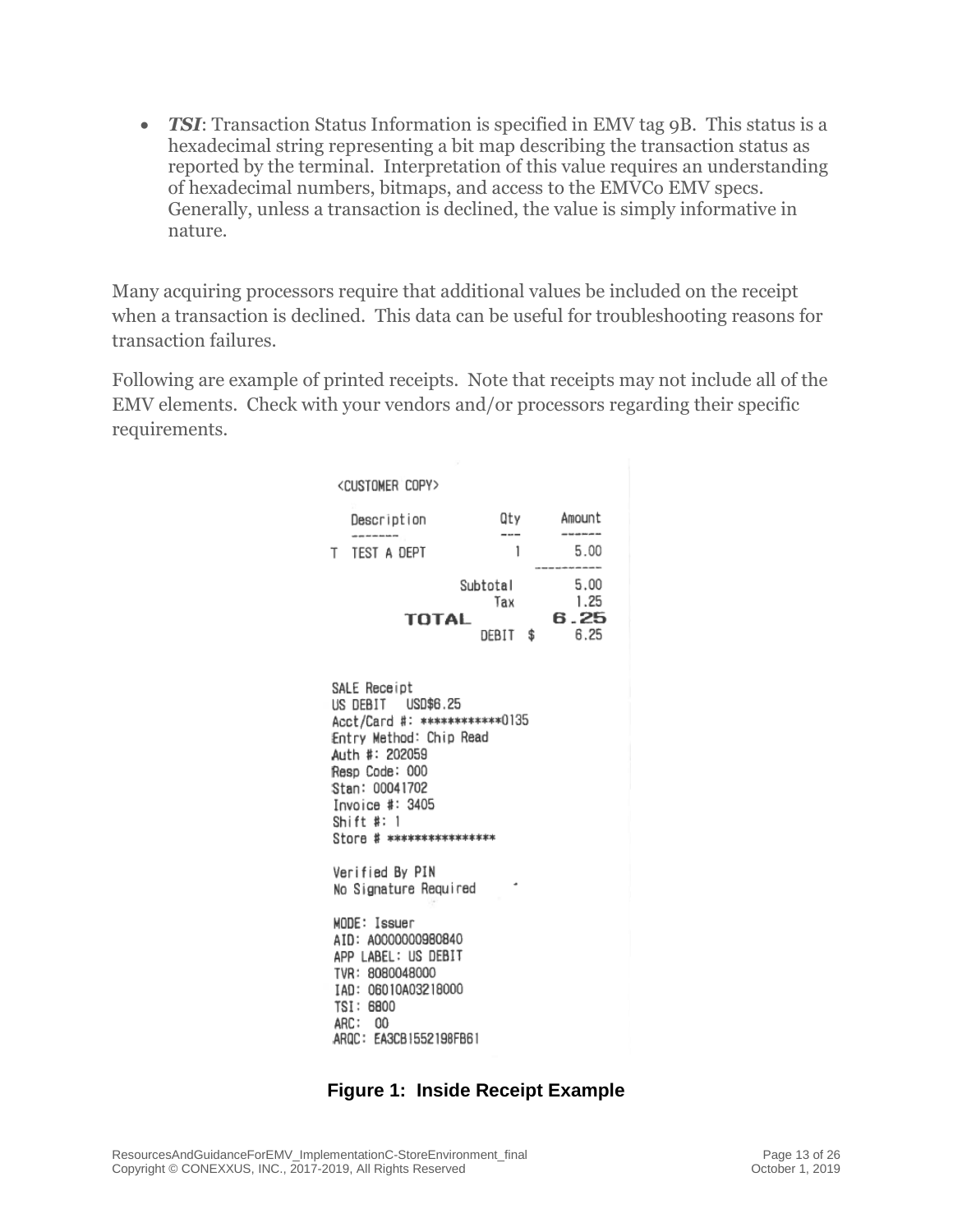Happy Place FL 12345 DATE 9/25/17 17:09 TRAN# 9050066 PUMP# 05 SERVICE LEVEL: SELF PRODUCT: UNLD1 GALLONS: 8,657 PRICE/G: \$ 1.121 FUEL SALE \$8.73 CRED IT \$8.73 US DEBIT USD \$8.73  $**************+9119$ Entry Method: Chip Read Auth #: 485076 Resp Code: 000 Stan: 00015353 Invoice #: 11511 Shift  $#: 1$ Store # \*\*\*\*\*\*\*\*\*\*\*\* TERMINAL ID: 001 Verified By PIN No Signature Required MODE: Issuer AID: A0000000031010 APP PREFERRED NAME: Visa Credit TVR: 0000008000 IAD: 06010A03640002

Payments Outdoor EMV 123 mockingbird In disney **TESTTWO** 10/3/2017 9:32:06<br>Term: JD13300998002<br>Appr: 040527 Seq#: 000523 Regular<br>PUMP NO.<br>GALLONS  $01$  $9.737$ PRICE/GAL \$2.099<br>\$20.44 FUEL TOTAL  $$20.44$ Sub. Total Tax:<br>Total:<br>Dis Total  $$0.00$  $$20.44$ Dis. Total  $$0.00$ Authorization Visa XXXXXXXXXXXD416 Chip Read CREDITO DE VI<br>Mode: Issuer<br>AID: A0000000<br>IVR: 02800488 CREDITO DE VISA AID: A0000000031010 TYR: 0280048000 TAD: 06010A03600000<br>TSI: F800<br>ARC: 00<br>TC: 5C603098EAC962DE 10/03/2017 09:31:05 Verified by PIN I agree to pay the above Total Amount according to Card<br>Issuer Agreement.<br>THANKS

#### **Figure 2: Outside Receipt Examples**

### <span id="page-13-0"></span>**2.7.1 [EMV Receipt Best Practices](https://www.uspaymentsforum.org/emv-receipt-best-practices/)**

THANK YOU

HAVE A NICE DAY

**\*NEW\*** [EMV Receipt Best Practices](https://www.uspaymentsforum.org/emv-receipt-best-practices/)

TSI: F800 ARC: 00

Published in June 2017 by the U.S. Payments Forum, this resource aims to clarify applicable recommendations and requirements regarding data elements most commonly found on printed receipts for chip-on-chip transactions, and focuses on EMV-related items.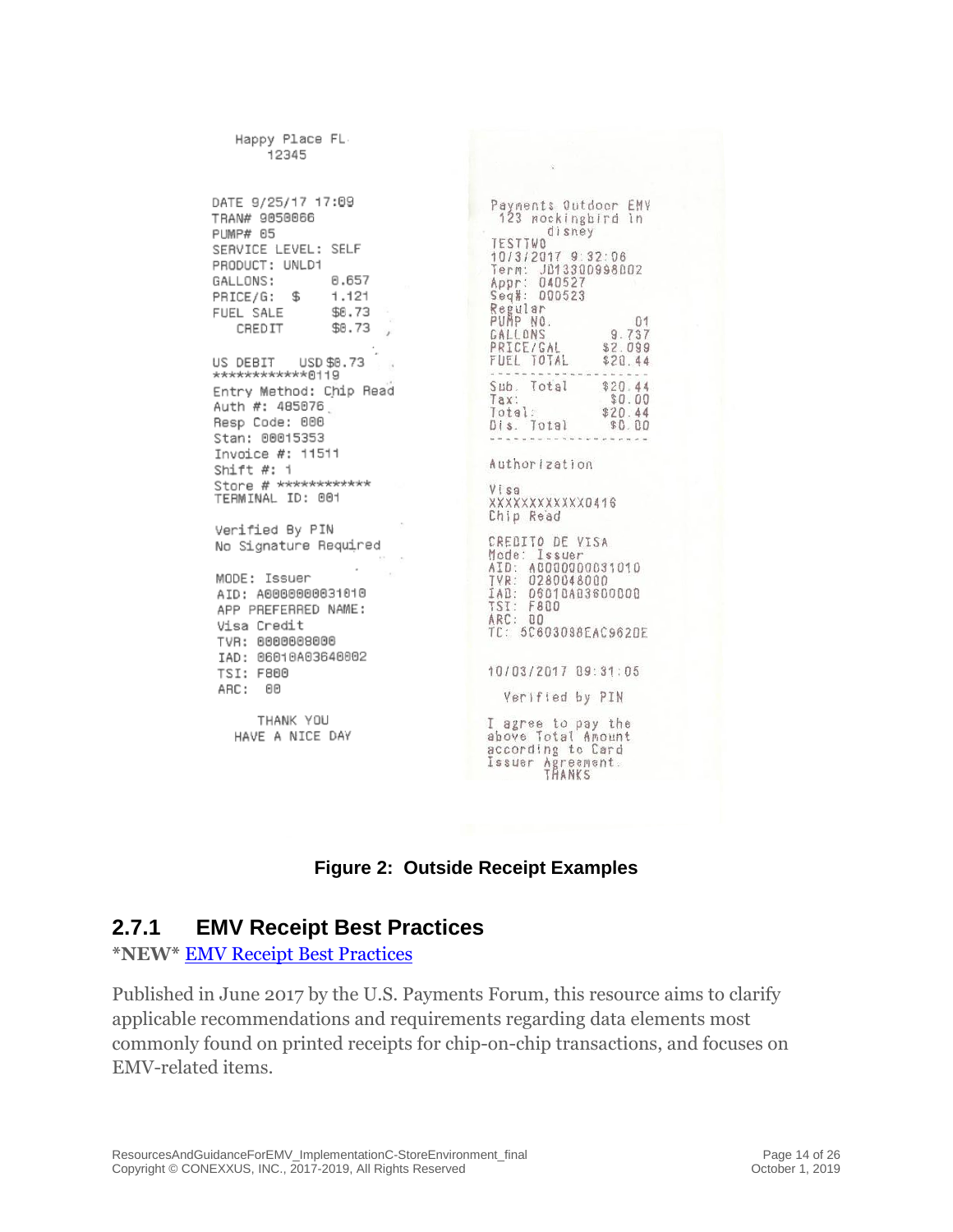#### **\*NEW\*** [Signature Best Practices](https://www.uspaymentsforum.org/signature-best-practices/)

Published by the U.S. Payments Forum, this resource concerns the storage and capture of signatures at physical point-of-sale (POS) locations only, where goods and/or services are purchased at that location.

### <span id="page-14-0"></span>**2.8 Troubleshooting**

**\*NEW\*** [Merchant and Issuer Error Data Collection Forms](https://www.uspaymentsforum.org/merchant-and-issuer-error-data-collection-forms/)

These forms can be used to assist issuers, issuer processors, merchants, acquirers and acquiring processors with gathering information in a consistent way with sufficient details to help determine the source of the error. These forms can be used to identify data needed for troubleshooting and to communicate the data among payment processing partners. As described in the forms, merchants are advised to work with their acquirers and issuers are advised to work with their processors on any transaction issues.

# <span id="page-14-1"></span>**3 Up Front Decisions**

There are many decisions that must be made in advance of EMV implementation. The resources in this section may help you with making some of those up-front decisions.

### <span id="page-14-2"></span>**3.1 Debit Considerations**

To support debit EMV processing, considerations need to be given to prompting, routing, and PIN entry requirements. The following resources are available to help in understanding the choices when it comes to debit processing.

### [Implementing EMV in the U.S.: How the U.S. Common Debit AIDs Facilitate Debit](http://www.emv-connection.com/implementing-emv-in-the-u-s-how-the-u-s-common-debit-aids-facilitate-debit-transaction-routing-and-ensure-durbin-compliance/)  Transaction [Routing and Ensure Durbin Compliance](http://www.emv-connection.com/implementing-emv-in-the-u-s-how-the-u-s-common-debit-aids-facilitate-debit-transaction-routing-and-ensure-durbin-compliance/)

The Durbin amendment requires that merchants be given the ability to choose between at least two unaffiliated networks when routing debit transactions. This US Payment Forum video recording, updated in 2017, provides an overview of the U.S. Common Debit AIDs and how they facilitate debit transaction routing and ensure Durbin compliance. It provides good historical information and background on prompting.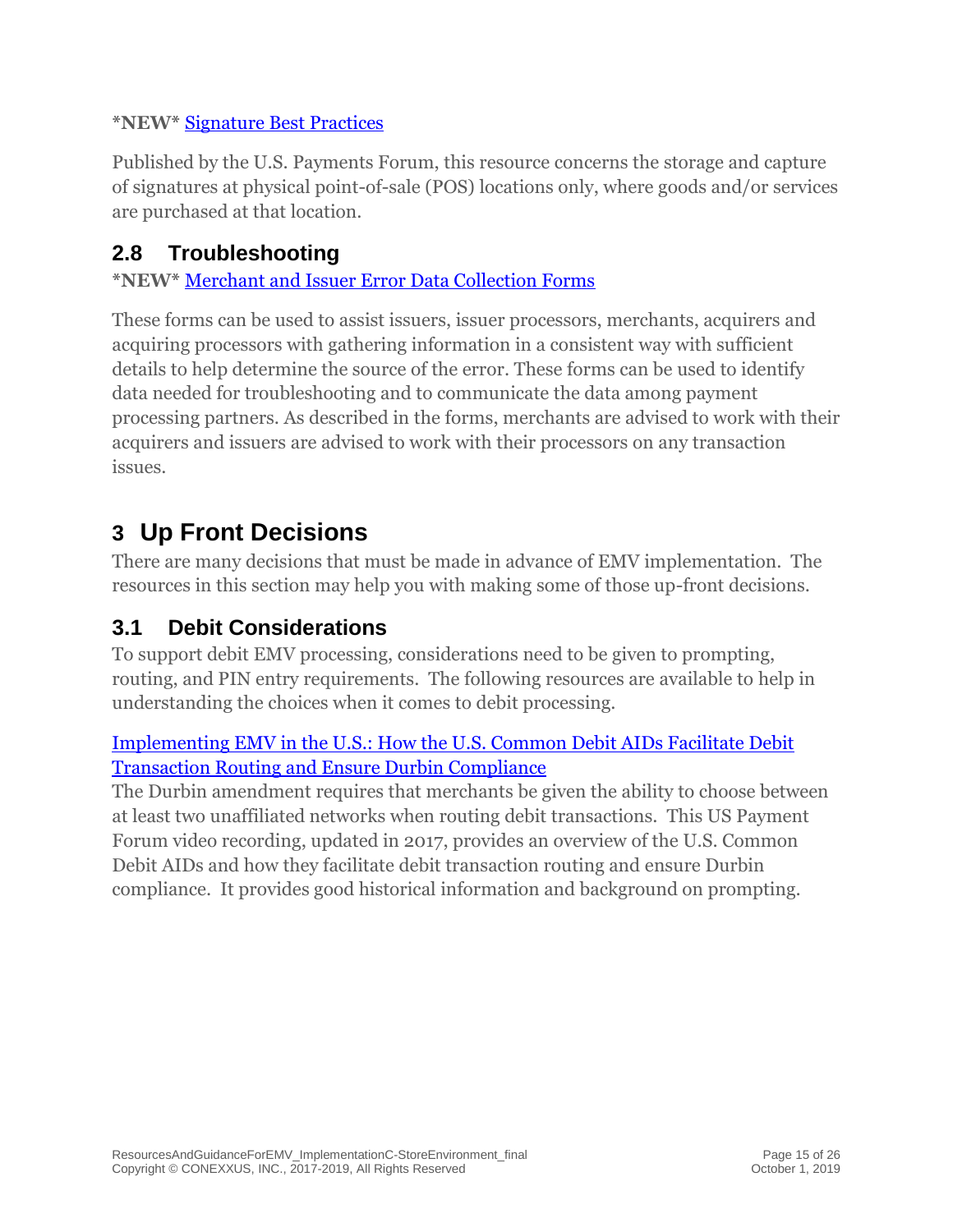### \***NEW**\* [PIN Bypass in the U.S. Market](https://www.uspaymentsforum.org/pin-bypass-in-the-u-s-market/)

Published by the U.S. Payments Forum in February 2019, this document describes PIN Entry Bypass, as defined in Book 4 of the EMV specification. PIN Entry Bypass is used to allow cardholders to opt out of PIN entry, with a transaction indicator informing the issuer that the PIN was bypassed on a PIN-preferring card. The white paper discusses the transaction flow and the impact on issuers, merchants and cardholders. The white paper also discusses alternative processes that may be deployed which allow selection of cardholder verification methods – merchant cardholder verification selection and issuer preference for and cardholder selection of cardholder verification method. Merchant and issuer considerations are described for these alternative approaches.

### \***NEW**\* [U.S. Debit EMV Technical Proposal](https://www.uspaymentsforum.org/u-s-debit-emv-technical-proposal/)

Updated by the U.S. Payments Forum in July 2018, this document describes a technical framework developed to address the fundamental challenges faced by the U.S. debit payments industry: how to implement EMV for debit cards with the flexibility to meet current compliance guidelines established by the Federal Reserve Board and identify some flexible procedures should rules change over time. The solution provides an approach for the debit card processing scenarios in use today, so that debit industry organizations can continue chip implementation with confidence. In July 2018, clarifications were added to address consumer application selection.

# <span id="page-15-0"></span>**3.2 Contactless EMV Implementations**

Contactless EMV may be implemented separately from Contact EMV. The following resources provide information about contactless EMV:

### **\*NEW\*** [Consumer Experience at the Contactless Point-of-Sale,](https://www.uspaymentsforum.org/consumer-experience-at-the-contactless-point-of-sale/)

Published by the U.S. Payments Forum in June 2019, this document discusses common contactless POS challenges and best practices including:

- Communicating to consumers that a merchant accepts contactless payments through clear and consistent signage;
- Prompting consumers when and where to tap during transaction;
- Familiarizing cashiers with how to properly execute a contactless transaction based on the merchant's implementation and to help consumers as they transact; and
- Creating a seamless consumer transaction flow with clear communication that a consumer's card was read and whether the transaction was approved or declined.

**\*NEW\*** [U.S. Payments Forum Contactless Resources: Implementation Considerations](file:///C:/Users/kaseufer/AppData/Local/Microsoft/Windows/INetCache/Content.Outlook/GR0IJ6ZB/•%09https:/www.uspaymentsforum.org/u-s-payments-forum-contactless-resources-implementation-considerations-and-clarifications/)  [and Clarifications](file:///C:/Users/kaseufer/AppData/Local/Microsoft/Windows/INetCache/Content.Outlook/GR0IJ6ZB/•%09https:/www.uspaymentsforum.org/u-s-payments-forum-contactless-resources-implementation-considerations-and-clarifications/)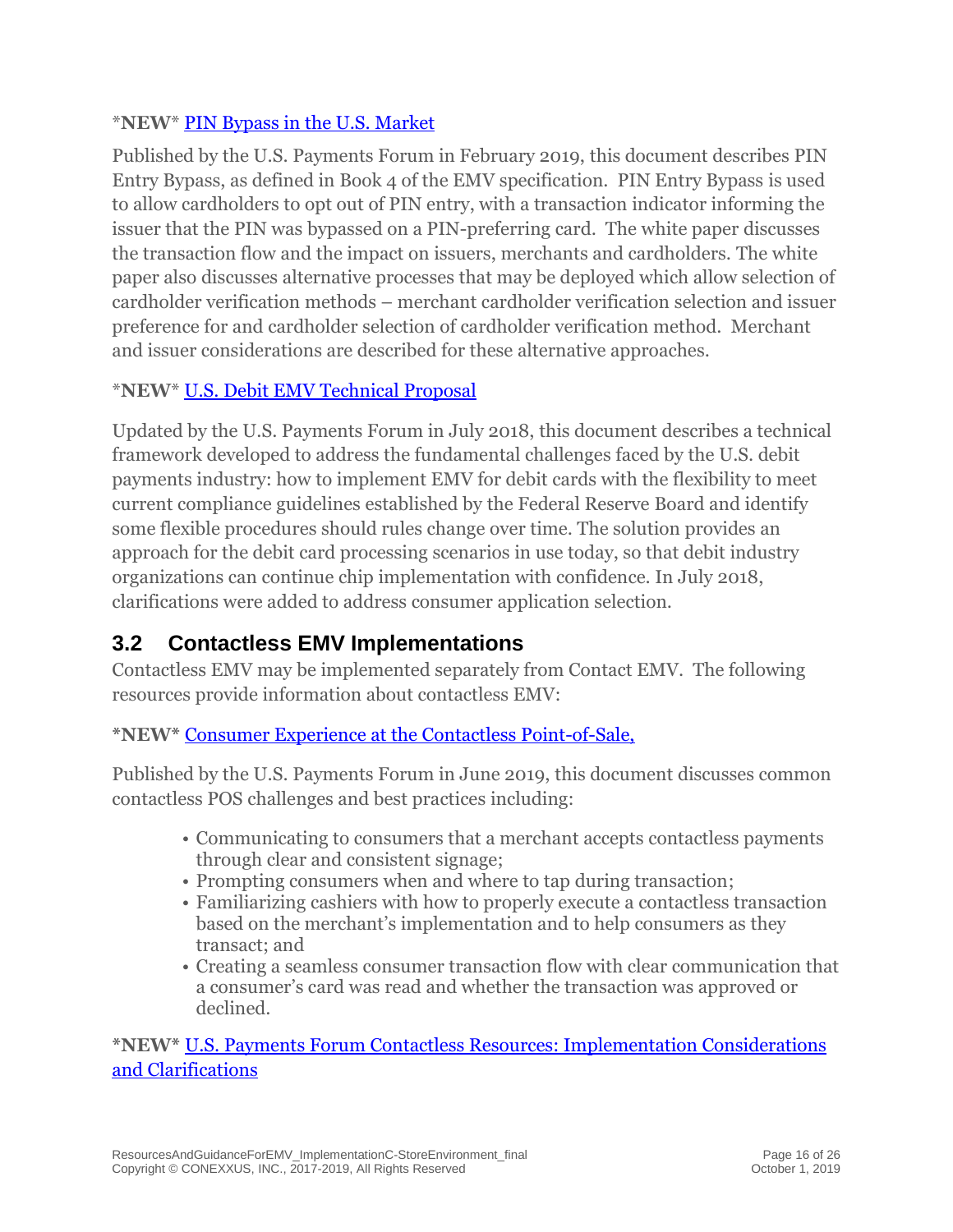Published by the U.S. Payments Forum, this document provides recently-published resources that provide guidance when implementing contactless payments in the U.S. learned from a contactless survey conducted among Forum members.

### \***NEW**\* [Mobile and Contactless Payments Requirements and Interactions](https://www.uspaymentsforum.org/mobile-and-contactless-payments-requirements-and-interactions/)

Published in February 2018 by the U.S. Payments Forum, the document describe how mobile and contactless payments requirements are collected from mobile/contactless payments ecosystem stakeholders. The intent is to garner cross-industry understanding of mobile and contactless payments requirements and best practices and encourage standardization to meet common requirements. The white paper uses a broad definition of "mobile and contactless payments" to mean all non-contact payment approaches that facilitate convenient, fast and secure payment transactions for consumers. The scope is, however, bounded to mobile payments with POS interactions (in-app or mobile-based browser payment are in scope if they are used at the POS); e-commerce transactions are not included.

#### **\*NEW\*** [Mobile and Digital Wallets: U.S. Landscape and Strategic Considerations for](https://www.uspaymentsforum.org/mobile-and-digital-wallets-u-s-landscape-and-strategic-considerations-for-merchants-and-financial-institutions/)  [Merchants and Financial Institutions](https://www.uspaymentsforum.org/mobile-and-digital-wallets-u-s-landscape-and-strategic-considerations-for-merchants-and-financial-institutions/)

Published in January 2018 by the U.S. Payments Forum, this document provides information about and guidance for stakeholders regarding the rapidly changing mobile and digital wallet landscape. The white paper describes five wallet models (devicecentric mobile proximity, device-centric mobile in-app, card-not-present card-on-file, QR code, and digital checkout), and typical wallet specifications, including interaction methods, credential storage, and tokenization.

### [Contactless EMV Payments: Merchant Opportunities](http://www.smartcardalliance.org/activities-events-webinar-contactless-emv-payments-merchant-opportunities/)

This 2016 Smart Card Alliance webinar discusses the opportunities that contactless EMV payments offer to merchants. It provides good background information, as well as information on adoption rates in other countries, transaction security, and consumer and merchant experiences. Note: In the U.S., NFC-capable terminals are primarily deployed inside at the present time and there will be an additional cost to deploy outdoor terminals.

#### [Contactless EMV Payments: Benefits for Consumers, Merchants and Issuers](http://www.emv-connection.com/contactless-emv-payments-benefits-for-consumers-merchants-and-issuers/)

This 2016 Smart Card Alliance white paper and infographic provides a look at contactless payments, gives an overview of contactless EMV in the current U.S. payments environment, and summarizes the benefits of adoption.

### [EMV and NFC: Complementary Technologies Enabling Secure Contactless Payments](http://www.smartcardalliance.org/publications-emv-and-nfc-complementary-technologies-enabling-secure-contactless-payments/)

This 2015 Smart Card Alliance white paper discusses chip migration in the US market and provides an in-depth explanation of how EMV and NFC are companion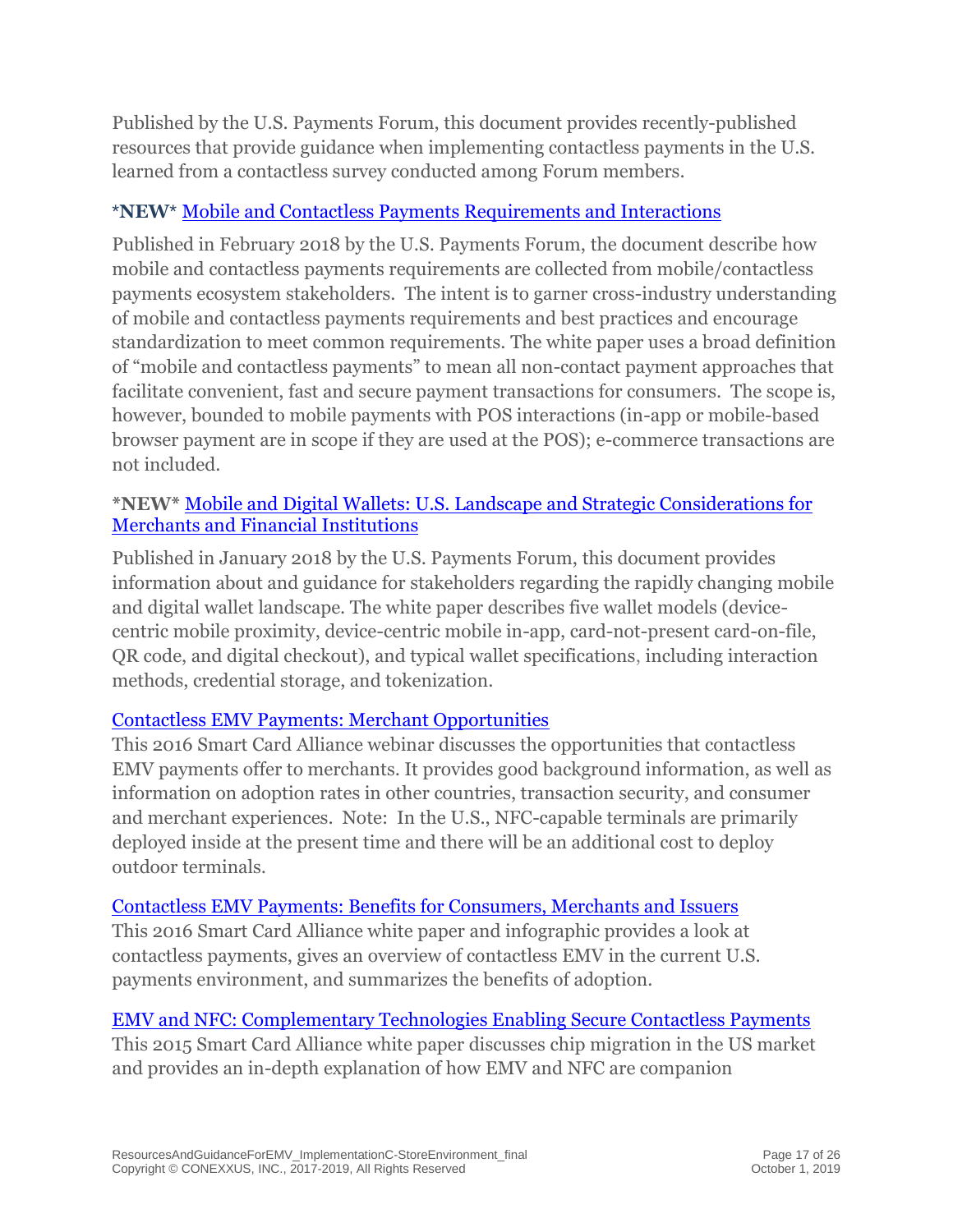technologies and clarifies how they work together. Note: some stats may be outdated, but the information in general is still valid.

# <span id="page-17-0"></span>**3.3 Merchandising at the Pump**

While the EMV Specification does not preclude selling merchandise (e.g., carwash, motor oil) at the pump, in an EMV transaction flow the initial card insertion may not be able to accommodate the sale of merchandise. Since 2017, dispenser and POS vendors have typically coordinated the timing of a car wash offer into the initial cryptogram. Other merchandise offers are not typically available before a customer begins fueling.

# <span id="page-17-1"></span>**3.4 Optimizing Transactions**

Because EMV chip cards are inserted into the terminal, often for a period of time, consumer perception is that EMV transaction processing is slow as compared to traditional mag-stripe card processing. As a result, merchants may want to consider ways to optimize the transaction for a better customer experience.

Support for "Faster EMV" (i.e., optimized online-only EMV processing) was announced independently by four of the card brands in 2016 under various names (e.g., Quick Chip). Now an integral part of the EMV landscape, this variation allows for a better customer experience by shortening the time of interaction between the card and the terminal. There are also a smaller number of test transactions to be completed for Faster EMV, so certification timelines may be shorter. Merchants may want to consider "Faster EMV" for new implementations. The following resource provides information on Faster EMV, as well as other ways to optimize transactions:

### [Optimizing Transaction Speed at the POS](http://www.emv-connection.com/optimizing-transaction-speed-at-the-point-of-sale/)

This 2017 U.S. Payments Forum white paper discusses approaches and potential impacts to help speed up EMV transactions. It presents information in three areas: "Faster EMV" solutions, contactless/Near Field Communication (NFC) transactions, and other EMV checkout optimization practices.

# <span id="page-17-2"></span>**3.5 Minimum EMV Requirements**

Each payment network in the U.S. has minimum card and terminal requirements for EMV transaction processing. This resource may be helpful to understanding those requirements:

# [Minimum EMV Chip Card and Terminal Requirements](http://www.emv-connection.com/minimum-emv-chip-card-and-terminal-requirements-u-s/) – U.S.

This 2016 U.S. Payments Forum matrix summarizes the minimum card and terminal EMV requirements, as well as required cardholder verification methods at the terminals for individual payment networks in the U.S. (American Express, Armed Forces Financial Network (AFFN), China Union Pay, Discover, Jeanie, Mastercard, NYCE, PULSE, SHAZAM, STAR and Visa). Note that, for petroleum, the requirements for inside terminals are not the same as outside terminals.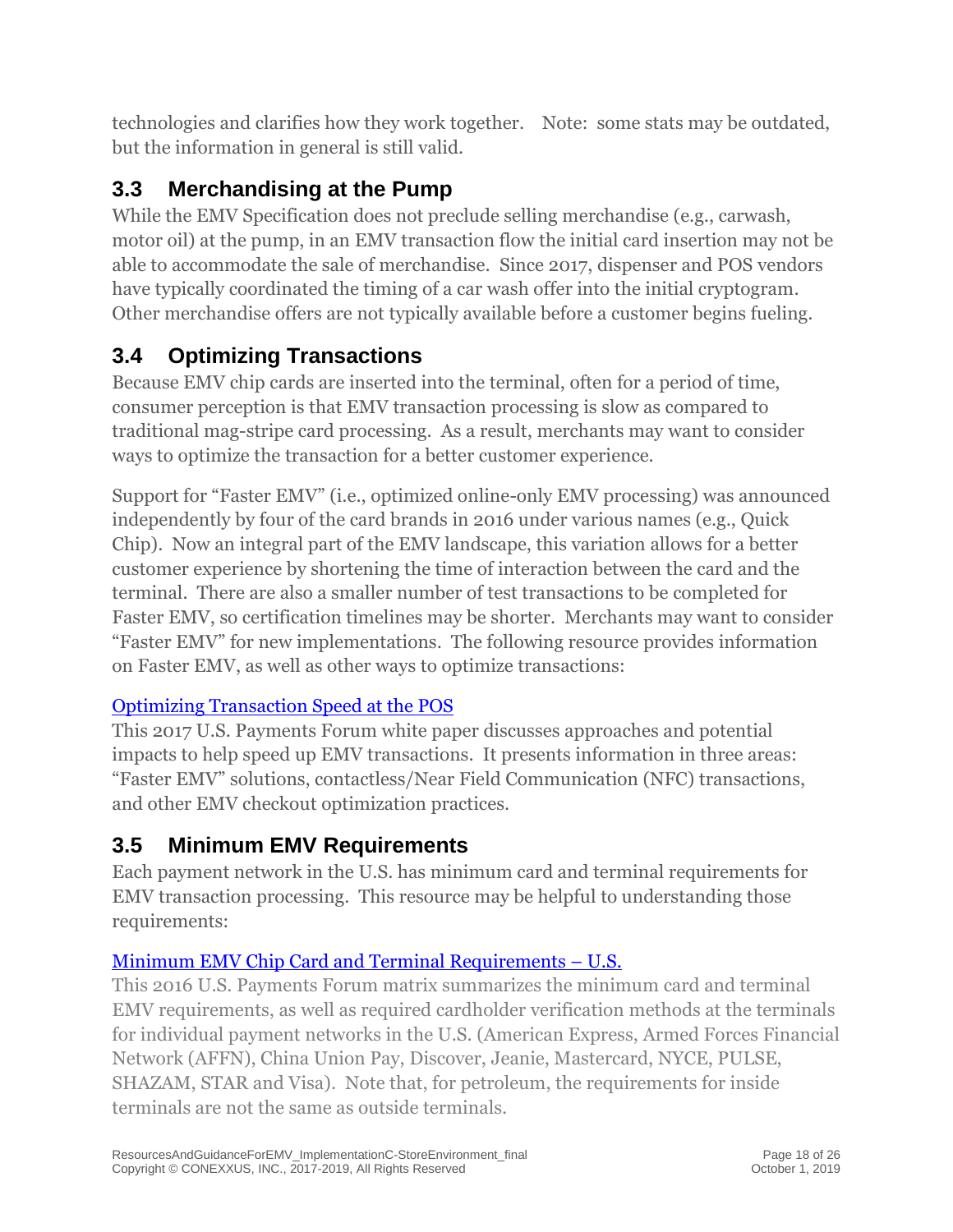# <span id="page-18-0"></span>**3.6 Fallback to Magnetic Stripe**

Fall back to magnetic stripe (not related to traditional fallback/store and forward) may happen if the chip in an EMV card cannot be read. This kind of fallback may impact merchant liability and/or interchange rates. The following resource is available for further information:

### [EMV Implementation Guidance: Fallback Transactions](http://www.emv-connection.com/downloads/2012/05/Fallback-Transaction-Guidance-Final-Nov-2015.pdf)

This 2015 EMV Migration Forum guide outlines potential causes of fallback transactions and actions that can be taken to address the problem.

# <span id="page-18-1"></span>**3.7 Manual Entry**

Manual entry has historically been used as a backup method to enter payment information when a magnetic-stripe card cannot be read. Some payment card brands have announced that when EMV is operational, manual entry no longer needs to be supported. Before turning off manual entry, a merchant should refer to its operating agreements, consult with its vendors/processors and consider the following:

- Some card types may still require manual entry, particularly if they are not EMV capable (e.g., fleet, EBT) and some POS systems do not have the ability to turn off manual entry by card type;
- Sites that allow post-pay fuel transactions may wish to retain manual entry for the case where the chip and the magnetic-stripe both fail and the customer has no other payment method; and
- Some certifications may still require manual entry.

# <span id="page-18-2"></span>**3.8 Communications Disruption**

A decision on how (if) to process EMV transactions when communications are disrupted will need to be made. You should discuss your options with your vendors and/or acquirer. The following resource may provide helpful information:

### [Merchant Processing during Communications Disruption](http://www.emv-connection.com/merchant-processing-during-communications-disruption/)

This 2016 EMV Migration Forum white paper discusses best practices for merchants processing EMV chip transactions to follow when communications are disrupted resulting in the site not being able to obtain an authorization. It defines three processing options: EMV offline authorization; deferred authorization of an EMV card transaction; and force post of an EMV card transaction. This discussion includes the definition, authorization and/or clearing, and known liability concerns for each method. Also note that while calling for authorization (also called voice authorization) is not formally discussed, it may still be available.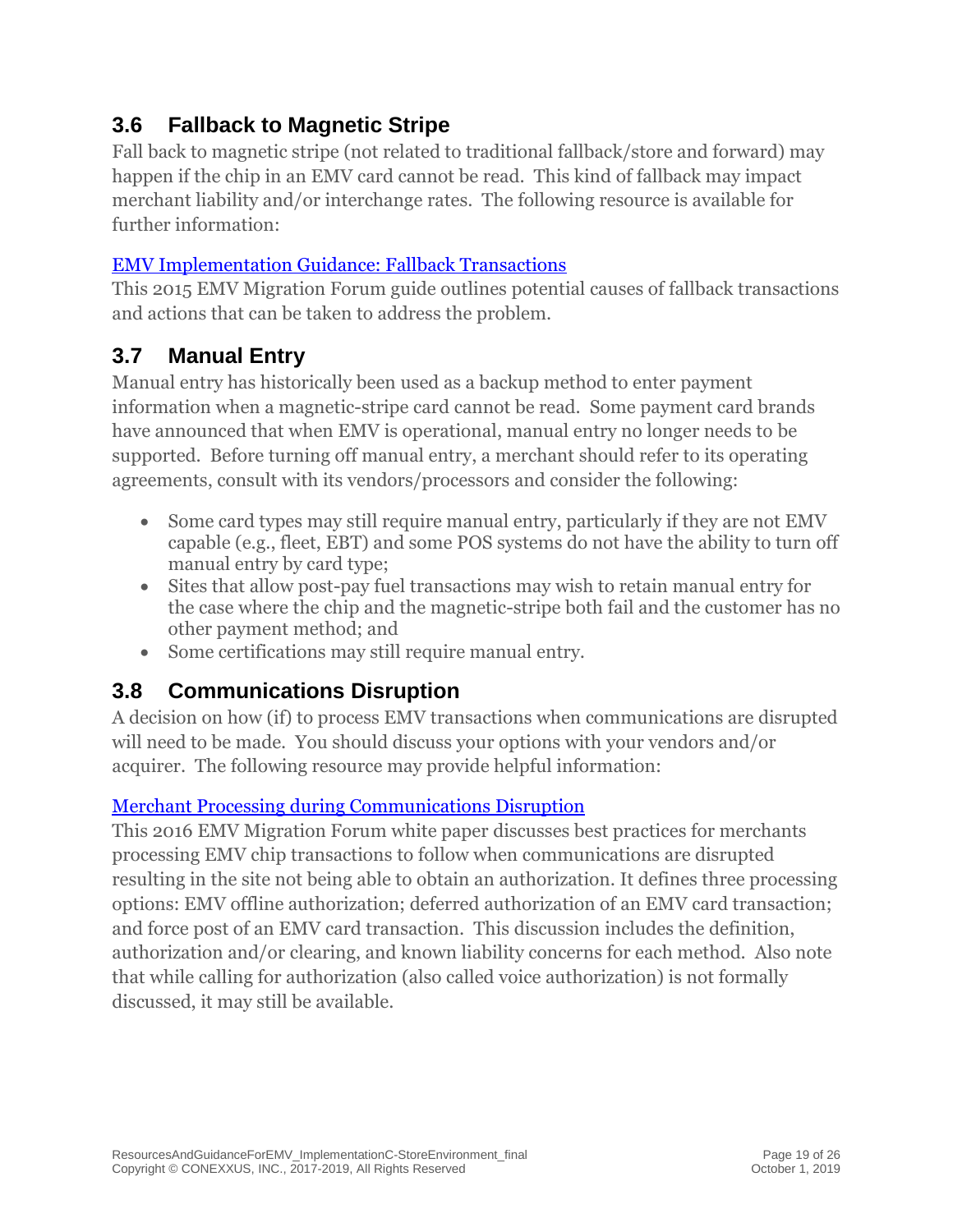# <span id="page-19-0"></span>**4 Cardholder Data Considerations**

EMV provides additional mechanisms for validating the cardholder, as well as validating the card itself. EMV does not replace any of the existing security measures that are required to protect cardholder data, including the PCI requirements. EMV does not encrypt cardholder data. Existing security measures, including encryption and tokenization, are still applicable to EMV card processing. These are complementary technologies and should be considered in addition to EMV. The following resources are available for further information:

### [Technologies for Payment Fraud Prevention: EMV, Encryption and Tokenization](http://www.emv-connection.com/technologies-for-payment-fraud-prevention-emv-encryption-and-tokenization/)

This 2014 Smart Card Alliance white paper describes the role of EMV, in addition to two other technologies, encryption and tokenization, for securing the payments infrastructure and preventing payment fraud. It discusses authentication methods in EMV and the importance of fraud management. It has a comprehensive overview of encryption and tokenization methods, standards, and merchant value.

[EMV Workshop for VARs, ISVs and ISOs](http://www.emv-connection.com/emv-workshop-for-vars-isvs-and-isos/) "Payment Security Standards" This 2014 one-day event included 6 workshops. This link specifically refers to the "Payment Security Standards." The recording and PowerPoint is focused on how cardholders, merchants, and banks share trust in a payment transaction process and how standards bodies help create that framework of trust. This information may be slightly dated but provides an overview of the complexity behind the scenes.

### [PCI DSS Applicability in an EMV Environment](https://www.pcisecuritystandards.org/documents/pci_dss_emv.pdf)

This 2010 PCI Security Standards Council white paper lays out how the capabilities of EMV enhance, but do not replace, the Payment Card Industry Data Security Standards. It provides details on why PCI DSS is still applicable, and why EMV is not the complete solution.

# <span id="page-19-1"></span>**5 Testing and Certification of an Implementation**

Testing and certification of an EMV solution must be performed before deployment begins. This ensures that the solution can process EMV (and other) transactions correctly and minimizes the possibility of problems in the field. You will need to work with your vendors and acquirer/processor to devise a test plan that is suitable for your needs. The following resources are also available:

### **\*NEW\*** [EMV Level 3 Contactless Certification Recommended Solutions to Reduce](https://www.uspaymentsforum.org/emv-level-3-contactless-certification-recommended-solutions-to-reduce-deployment-time/)  [Deployment Time](https://www.uspaymentsforum.org/emv-level-3-contactless-certification-recommended-solutions-to-reduce-deployment-time/)

Published in July 2019, this document identifies possible testing and certification challenges to implementation and deployment of Level 3 (L3) certified contactless implementations for merchants.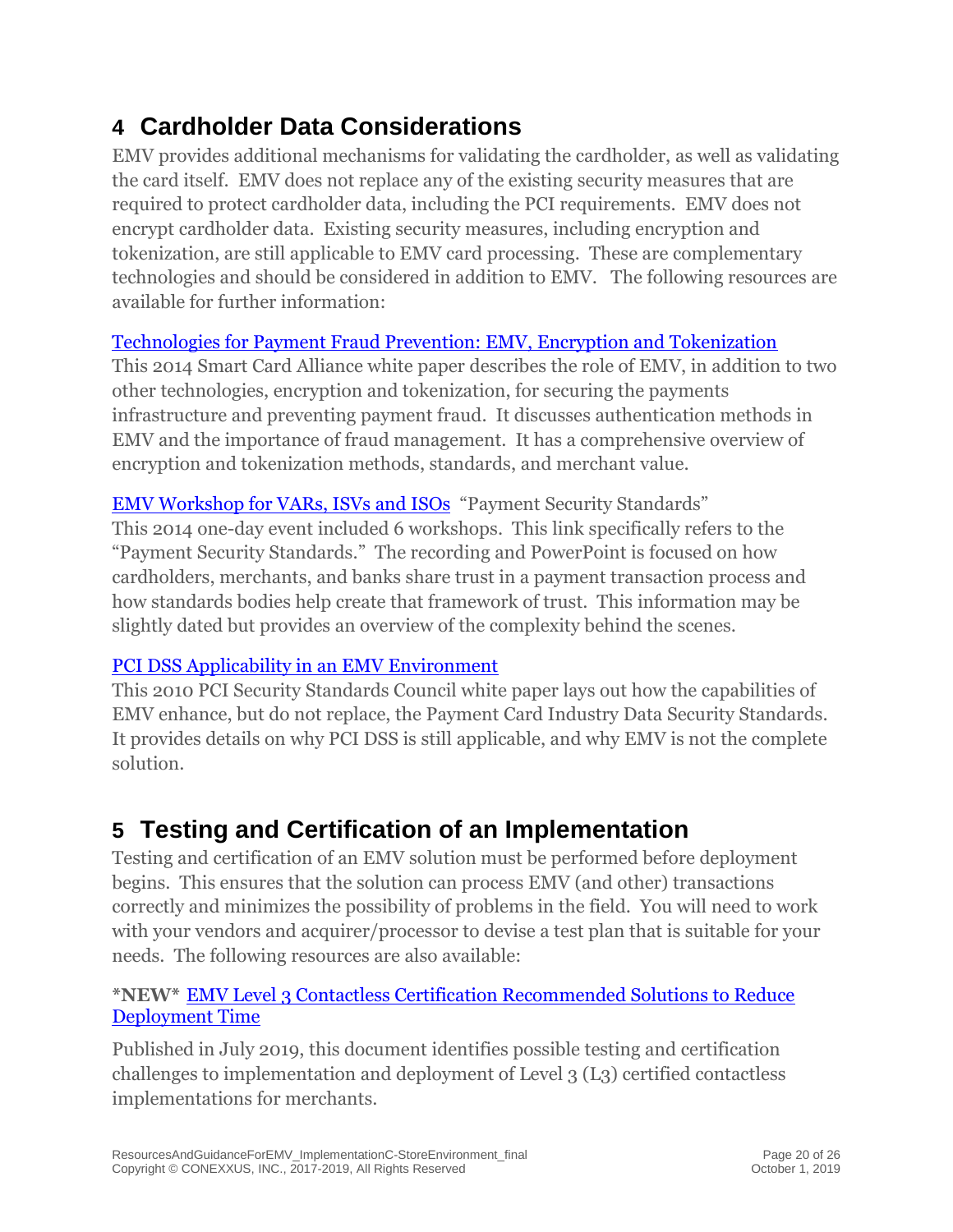### [EMV Testing and Certification White Paper: Current Global Payment Network](http://www.emv-connection.com/emv-testing-and-certification-white-paper-current-global-payment-network-requirements-for-the-u-s-acquiring-community/)  [Requirements for the U.S. Acquiring Community](http://www.emv-connection.com/emv-testing-and-certification-white-paper-current-global-payment-network-requirements-for-the-u-s-acquiring-community/)

This 2016 white paper published by the EMV Migration Forum Testing and Certification Working Committee describes the current processes required to test EMV chip transactions with American Express, Discover, Mastercard, and Visa. The white paper provides a clear approach to: (1) acquirer host and EMV chip terminal testing and certification and includes examples of use cases that identify when testing or retesting is required for EMV chip and contactless terminals; (2) when retesting is recommended as a best practice; and (3) when only standard internal testing is advised. It also covers the testing and certification requirements for faster EMV implementations.

### [EMV Workshop for VARs, ISVs and ISOs](http://www.emv-connection.com/emv-workshop-for-vars-isvs-and-isos/) "Testing Best Practices"

This 2014 one-day event included 6 workshops. This link specifically refers to the "Testing Best Practices." There is a recording and PowerPoint presentation which focuses on the terminal integration testing. This integration testing may be handled by a solution provider. Note that this does not discuss "Faster EMV" since it was introduced after the workshop.

# <span id="page-20-0"></span>**6 Ongoing Considerations**

# <span id="page-20-1"></span>**6.1 Chargebacks**

Once an EMV solution is implemented, ongoing chargebacks may be a concern. You should develop a plan to review and resolve chargebacks. The following resources may be helpful:

### [EMV Chargeback Best Practices](http://www.emv-connection.com/emv-chargeback-best-practices/)

This 2017 US Payments Forum white paper and webinar discuss the appropriate treatment, mitigation, and best practices for both counterfeit and lost/stolen chip liability shift chargebacks occurring after the liability shift dates for contact chip cards used in attended transactions.

# <span id="page-20-2"></span>**6.2 EMV Kernels**

EMV kernels are an integral part of the terminal and payment application that enables EMV functionality. Kernels are broken out by two levels: level 1 kernels control the physical reading of the chip card; level 2 kernels manage the transaction from card insertion though verification. Kernels are tested and certified according to an EMVCo certification process. In petroleum applications, it is very likely that the terminals outside use a different EMV kernel than the terminals inside the store. Kernels may need to be updated to understand and interact with newer chips or processing features.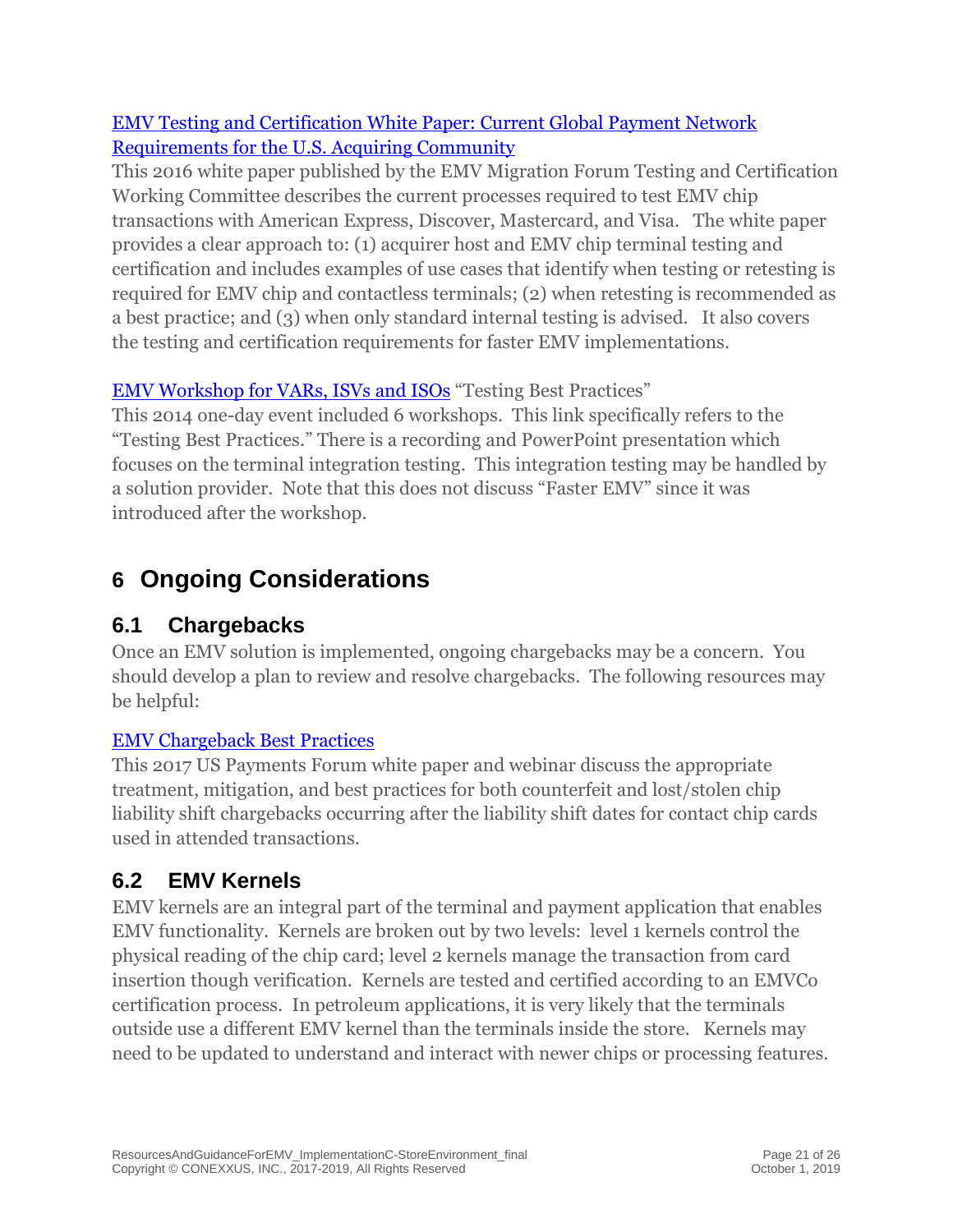You can think of a kernel upgrade as similar to having to upgrade your PC Operating System to be able to get the latest version of an application to work. The difference is that an EMV kernel actually has an expiration date set in advance. It is important to make sure you are not operating with EMV kernels that have expired. Kernel expiration dates may be extended, particularly if no new functionality is introduced or additional updates aren't needed. When discussing the EMV kernel with your providers make sure it is clear when it expires and how it can be updated. Also, you should determine if your kernel can be updated remotely or is a site visit required, and whether new hardware will be required.

### <span id="page-21-0"></span>**6.3 Fraud Considerations**

### **\*NEW\*** [Understanding Fraud Liability for EMV Contact and Contactless Transactions](https://www.uspaymentsforum.org/understanding-the-u-s-emv-fraud-liability-shifts/)  [in the U.S.](https://www.uspaymentsforum.org/understanding-the-u-s-emv-fraud-liability-shifts/)

Published in February 2019 by the U.S. Payments Forum, this document provides information collected from certain payment networks to help payment industry participants better understand the corresponding network's policies. This document includes details for each of the networks participating regarding their respective liability shifts for counterfeit and lost-or-stolen fraud, for POS devices, ATMs, and AFDs. The liability policies documented in the white paper were developed by the payment networks independently and provided to the Forum to summarize the policies for industry stakeholders. The white paper also includes information on technical fallback and manual key-entered transactions, cross-border transactions mobile transactions, and contactless transactions.

### **\*NEW\*** [True Costs of Fraud](https://www.uspaymentsforum.org/true-costs-of-fraud/)

Published in November 2018, by the U.S. Payments Forum, this document highlights many of the forms fraud takes and the effects it has on the various stakeholders, providing insights from different perspectives. The white paper presents three example case studies from different stakeholder perspectives to illustrate the cost of fraud. The consumer, card issuer and merchant were selected to highlight as stakeholders because they experience the most pain points in mitigating fraud risk and the most measurable losses when calculating the cost of fraud.

### <span id="page-21-1"></span>**6.4 Security Improvements**

### \***NEW**\* [EMV 3-D Secure Data Elements Webinar](https://www.uspaymentsforum.org/emv-3-d-secure-data-elements-webinar/)

Published in February 2019, this webinar provides an overview of EMV 3DS and presented detail about the new EMV 3DS data elements to provide an educational overview for merchants, issuers and other payments industry stakeholders.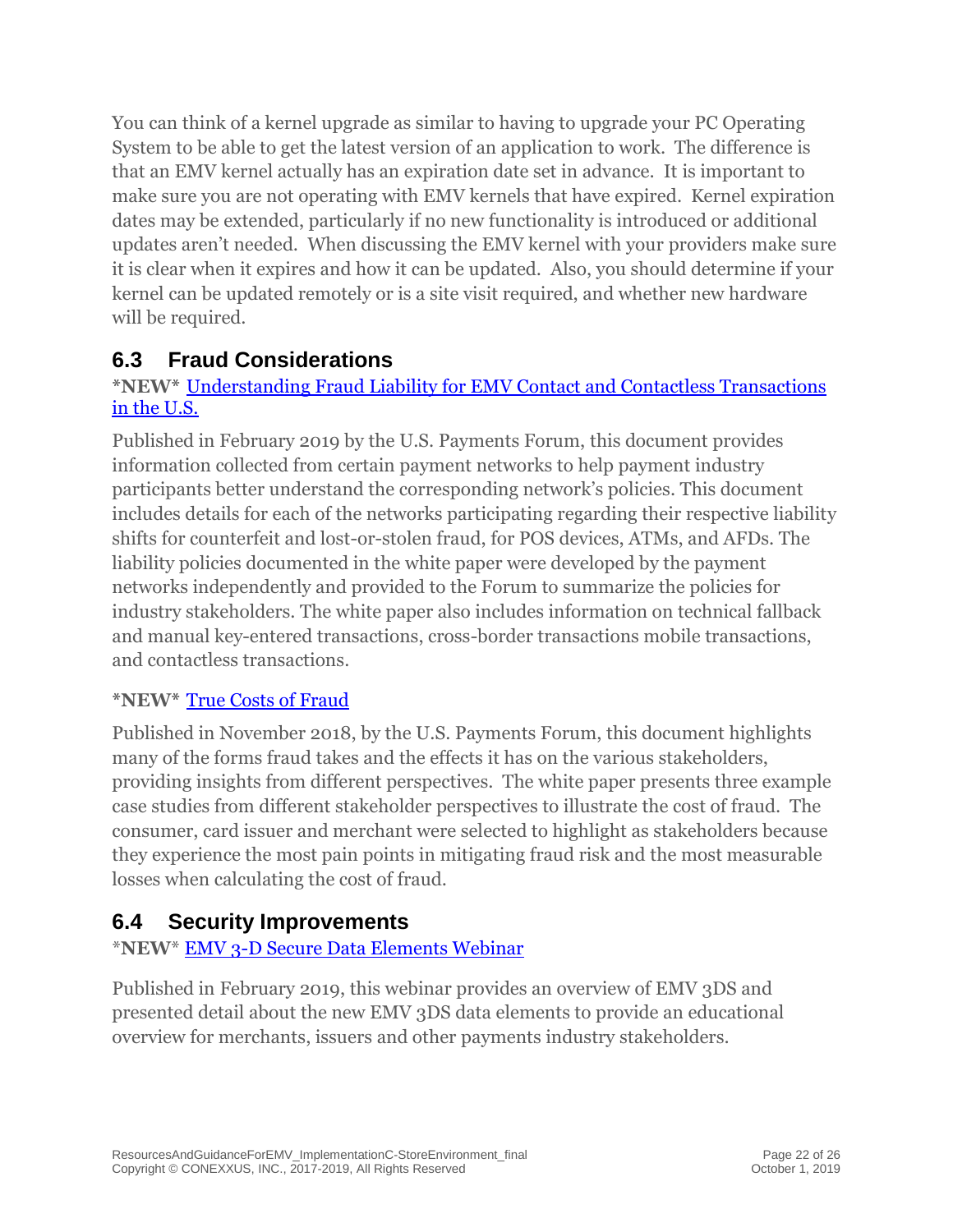### <span id="page-22-0"></span>**6.5 Tokenization**

### **\*NEW\*** [EMV Payment Tokenization Primer and Lessons Learned](https://www.uspaymentsforum.org/emv-payment-tokenization-primer-and-lessons-learned/)

Published in June 2019, this white paper focuses on the current state of EMV payment tokenization, providing the reader with an understanding of payment tokenization, the payment scenarios in which tokenization can be used, and the services that are commonly used in payment tokenization.

# <span id="page-22-1"></span>**7 Other Considerations**

# <span id="page-22-2"></span>**7.1 ATMs**

If your site includes an ATM, the following resources provide information for understanding the impact of EMV on ATMs:

#### [Implementing EMV at the ATM Webinar](https://www.emv-connection.com/implementing-emv-at-the-atm-webinar/)

This webinar covers the following topics to assist the ATM community as they make the transition to chip.

### **\*NEW\*** [EMV Troubleshooting Guide for ATM Owners and Operators](https://www.uspaymentsforum.org/emv-troubleshooting-guide-for-atm-owners-and-operators/)

This white paper, published in 2017 by the U.S. Payments Forum, provides recommendations to help ATM owners/operators prevent some common transaction problems, and offer suggestions for troubleshooting problems when they do occur.

#### [Implementing EMV at the ATM](http://www.emv-connection.com/implementing-emv-at-the-atm-requirements-and-recommendations-for-the-u-s-atm-community/)

This 2015 EMV Migration Forum white paper provides an educational resource for stakeholders responsible for the implementation of EMV at the ATM in the U.S.

### [Implementing EMV at the ATM Webinar](http://www.emv-connection.com/implementing-emv-at-the-atm-webinar/)

This 2015 EMV Migration Forum webinar recording provides a non-technical review of the critical components of the EMV implementation process at ATMs. It includes basic requirements, fundamental concepts, as well as planning recommendations and best practices.

### [National ATM Council](https://www.natmc.org/)

The National ATM Council ("NAC") is a not-for-profit trade association that supports the business interests of ATM owners, operators, and suppliers.

### <span id="page-22-3"></span>**7.2 Unattended Payment Terminals (Non-AFD)**

If your site includes unattended payment terminals not related to an automated fuel dispenser (AFD) (e.g., car wash, vacuum, air hose), you must take into account that the EMV liability shift for these terminals went into effect on October 1, 2015. Care should be taken to include these terminals in your EMV migration and implementation plan.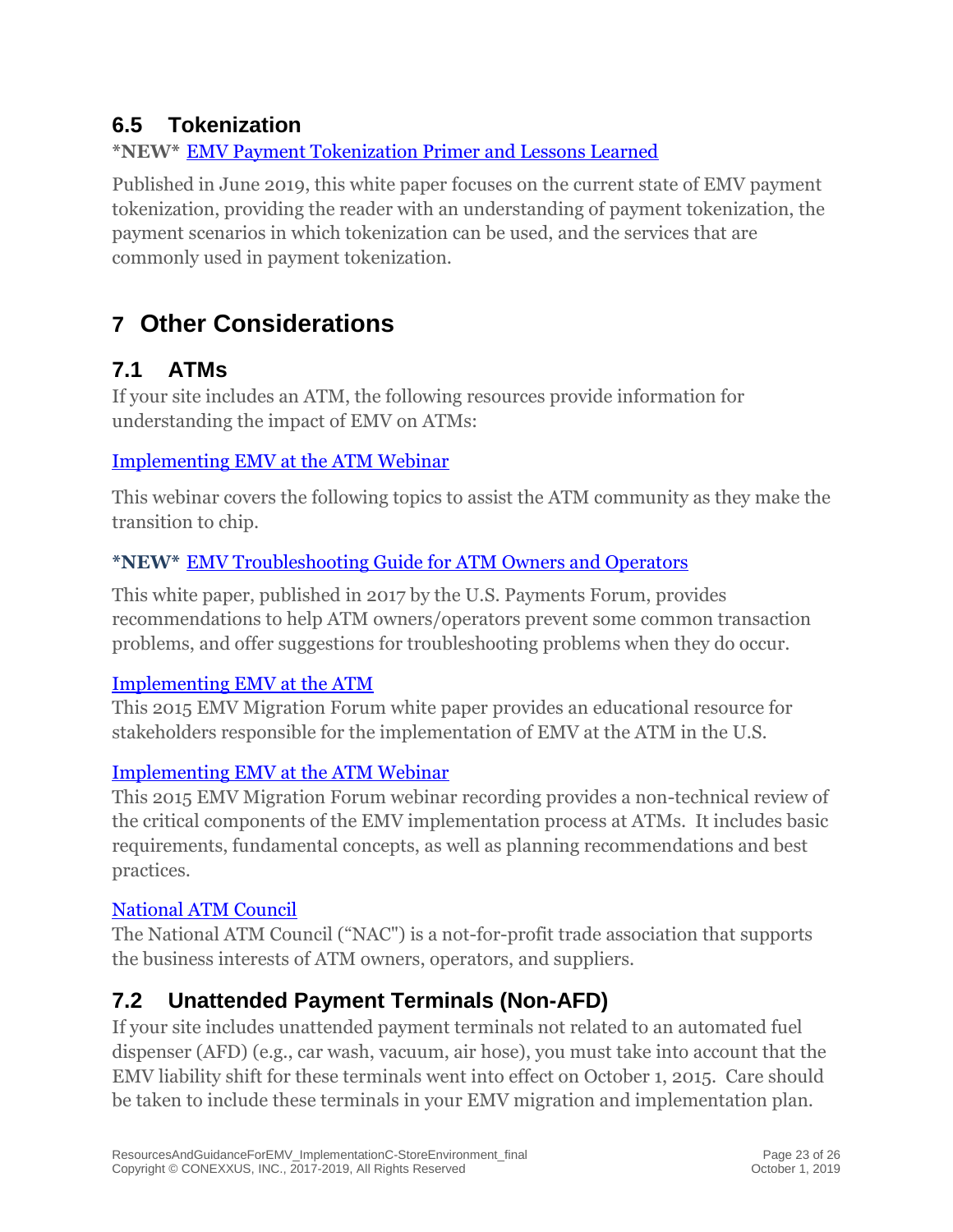### <span id="page-23-0"></span>**7.3 Tips and Gratuities**

If your business includes the application of tips and gratuities (e.g., a restaurant), the following resources may be helpful:

### [Managing Card-Based Tip and Gratuity Payments for EMV Chip](http://www.emv-connection.com/managing-card-based-tip-and-gratuity-payments-for-emv-chip/)

This 2017 EMV Migration Forum white paper provides information on how to best manage transactions which include tips and gratuities as the U.S. migrates to chip, and what options restaurant owners and other merchants in travel and entertainment can pursue. This document is intended to provide a high-level overview and reviews the three ways in which tips and gratuities may be processed in a an EMV chip environment.

### [National Restaurant Association](http://www.restaurant.org/Home)

The National Restaurant Association ("NRA") is a foodservice trade association that supports restaurant owners and operators.

### <span id="page-23-1"></span>**7.4 Card Not Present**

Online or payments via telephone are CNP (card not present) transactions. These transactions cannot take advantage of the added security of a chip card and may see increased fraud activity as EMV solutions are rolled out. If your business accepts these types of CNP transactions, the following resources provide information and potential ways to mitigate CNP fraud:

### [CNP Fraud around the World](https://www.uspaymentsforum.org/cnp-fraud-around-the-world/)

Published in March 2017, this white paper reviews the experiences and lessons learned from other countries that have a similar landscape to the U.S. in orderto provide a foundation for the U.S. payments industry to build out layered, effective and systematic mitigation strategies to assist in the reduction of CNP fraud.

### [Near-Term Solutions to Address the Growing Threat of Card-Not-Present Fraud](http://www.emv-connection.com/near-term-solutions-to-address-the-growing-threat-of-card-not-present-fraud/)

This 2016 EMV Migration Forum white paper, which includes graphics and statistics, provides an educational resource on the existing best practices for authentication methods and fraud tools to secure the card-not-present (CNP) channel.

Card-Not-Present Fraud: A Primer [on Trends and Transaction Authentication Processes](http://www.emv-connection.com/card-not-present-fraud-a-primer-on-trends-and-transaction-authentication-processes/) This 2014 Smart Card Alliance white paper discusses the impact of and need to address card-not-present fraud in conjunction with migration to EMV in the U.S.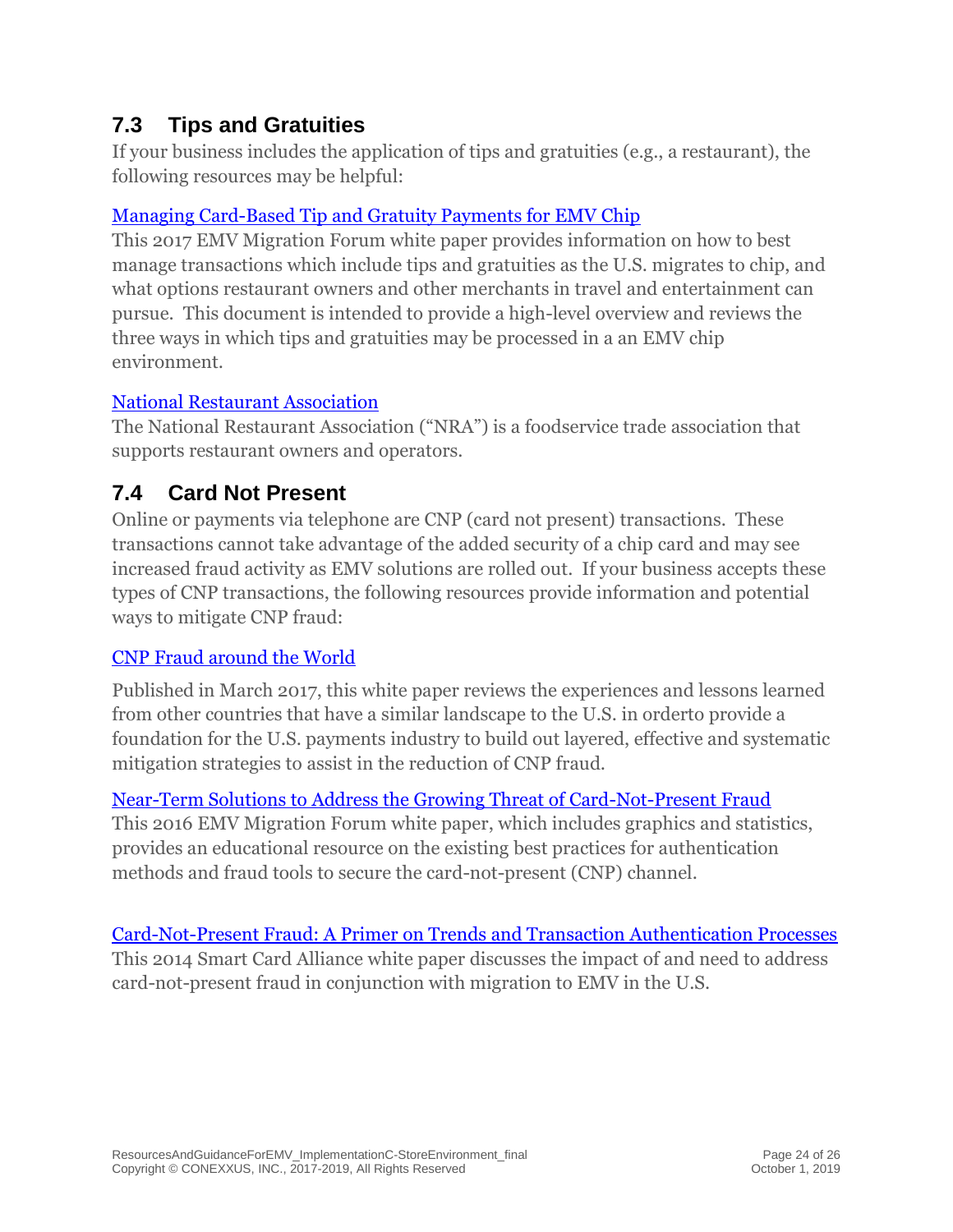# <span id="page-24-0"></span>**8 Additional Resources**

These resources may also be helpful:

### [Merchant Advisory Group](http://www.merchantadvisorygroup.org/)

This organization provides good information in the members only section of their website.

### **[EMVCo](https://www.emvco.com/)**

EMVCo is responsible for developing and maintaining the EMV technical specifications and related testing processes. Released versions of these specifications can be downloaded from the website. In addition, the website offers general information and bulletins regarding the specifications and new work items. Note: Specification documents are very technical in nature.

### [EMV Connection](http://www.emv-connection.com/)

This website, maintained by Secure Technology Alliance, provides information and educational resources on EMV and is the source of many links found in this document.

### \***NEW**\* [Canadian Card Technical Acceptance](https://www.uspaymentsforum.org/canadian-card-technical-acceptance/)

This resource provides guidance and clarification for merchants, acquirers, point-ofsale (POS) terminal vendors and POS solution integrators on application selection logic used by U.S. POS terminals to avoid certain interoperability issues when processing Canadian cards. It also proposes optional use of "Preferred AID Logic" for debit cobadged cards on U.S. POS terminals, where guidance for a preferred AID has been provided by all applicable payment networks. The solution outlined in this document is payment network agnostic and includes possible adjustments to the Preferred AID selection intended to accommodate the possibility of changes in issuer business arrangements.

### \*NEW\* [Dover Fueling Solutions Resources for EMV Implementation](https://pages.services/emv.doverfuelingsolutions.com/emvmicrosite)

Dover Fueling Solutions published three white papers related to enabling EMV preparing for a site assessment, and how the 2020 liability shift has exposed certain vulnerabilities.

### \*NEW\* [NCR Resources for EMV Implementation](https://www.ncr.com/retail/convenience-fuel-retail/outdoor-payment-terminals/stop-fraud)

NCR's website provides several resources to prepare merchants for their EMV implementations. The site contains videos regarding what to consider while planning your EMV project and tips for getting your customers ready for EMV. There is also an ebook available titled "Assessing Your October 2020 EMV Risk."

\*NEW\* [Verifone Resources for EMV Implementation](https://www.verifone.com/en/us/emv)